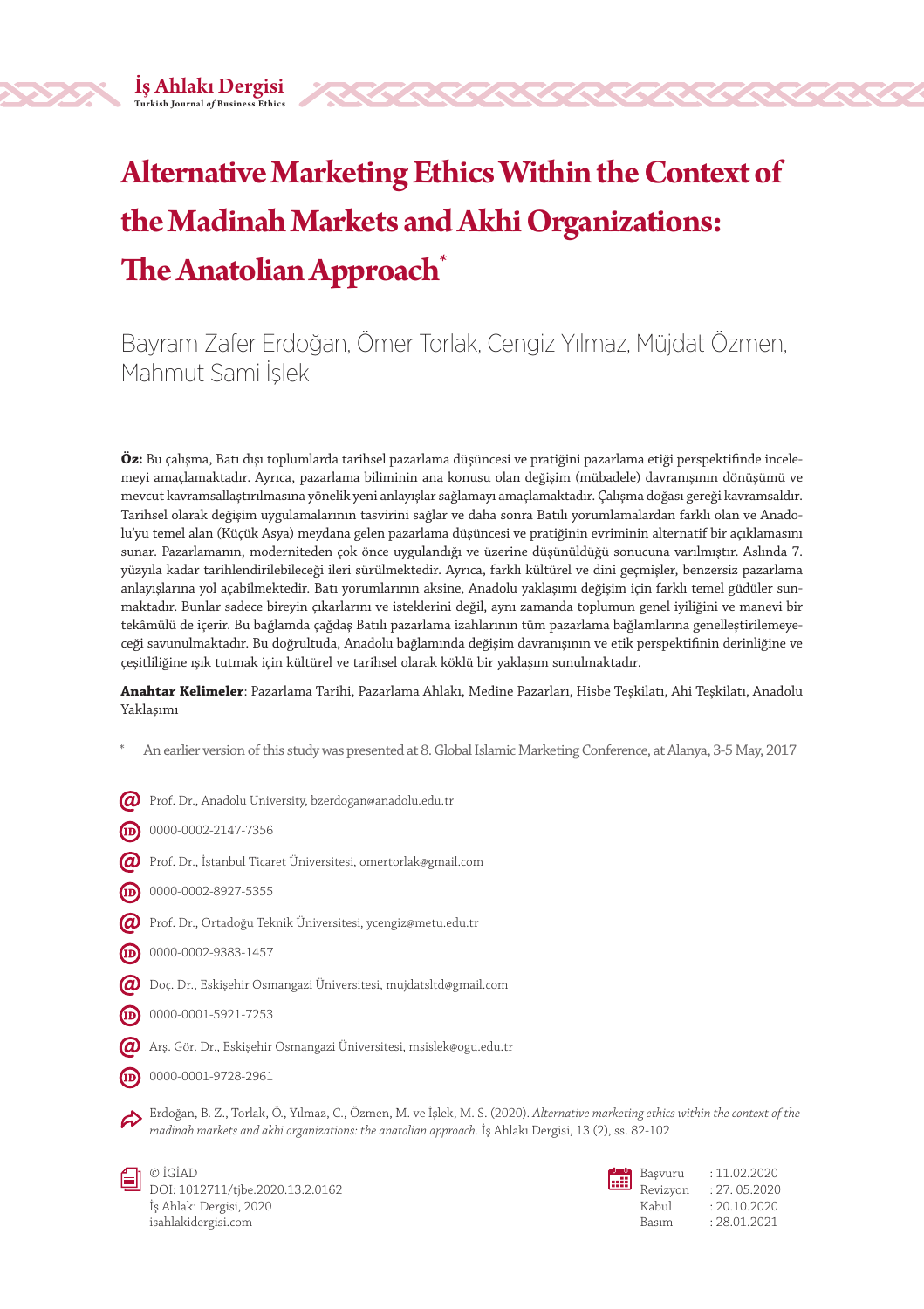#### Bayram Zafer Erdoğan, Ömer Torlak, Cengiz Yılmaz, Müjdat Özmen, Mahmut Sami İşlek

Alternative Marketing Ethics Within the Context of the Madinah Markets and Akhi Organizations: The Anatolian Approach

**Abstract:** This paper aims to explore the idea and practice of historical marketing in non-Western societies in terms of marketing ethics. Furthermore, it aims to provide novel insights into the evolution of the core subject matter of marketing science and exchange behavior regarding its present conceptualization. The paper is conceptual in nature, providing a historical depiction of exchange practices and then presenting an alternative account of the evolution of the ideas and practices of marketing that occurred in the Anatolian peninsula (Asia Minor) different from that of Western interpretations. Marketing is concluded to have been practiced and pondered about long before modernity. Indeed, marketing can be argued to date back as early as the 7<sup>th</sup> century. In addition, differing cultural and religious backgrounds may have led to unique understandings of marketing. As argued contrary to Western interpretations, the Anatolian approach presents different primary motives for exchange. These include not only individual interests and desires but also the well-being of society at large in addition to spiritual advancement. We argue that contemporary Western interpretations of marketing cannot be generalized to all marketing contexts. Accordingly, a culturally and historically rooted approach is presented to shed light on the depth and diversity of human exchange behavior and ethical perspective in the context of Anatolia.

**Keywords:** Marketing history, Marketing ethics, Madinah markets, Hisbah organizations, Akhi organizations, Anatolian approach

#### **Introduction**

The history of marketing practices and thought have long been approached discretely in the discipline based on the common belief that everything about marketing originates from the establishment of the capitalist economic system. However, marketing practices have always existed regardless of whether they were discrete, relational, or exchanged. Indeed, Hunt (2011) and Shaw (2016) have argued marketing to have been practiced and thought about since ancient times. On the other hand, not until the 20<sup>th</sup> century did marketing evolve into an academic discipline in its own right (Shaw & Jones, 2005). This led academics in the West and the East to produce intellectual output in terms of modern marketing teachings without any historical orientation. The position taken in the present paper is that a dire need exists to also study marketing teachings and practices from pre-modern times. Studying historical marketing ideas and practices, particularly in non-Western societies, may lead to novel insights about the evolution of the core subject matter of marketing science (i.e., human exchange behavior) and its journey toward its current conceptualization.

This lack of historical orientation is a widespread phenomenon that included academicians from Eastern cultures educated in the West. This situation is very similar to the one explained in Janice P. Nimura's book *Daughters of the Samurai: A Journey from East to West and Back*. The book has an interesting story about three young Japanese children who had been sent to the United States to learn how to educate Japanese women in the modern world. After 10 years in the United States, their journey ended up in Japan again where they had become foreigners.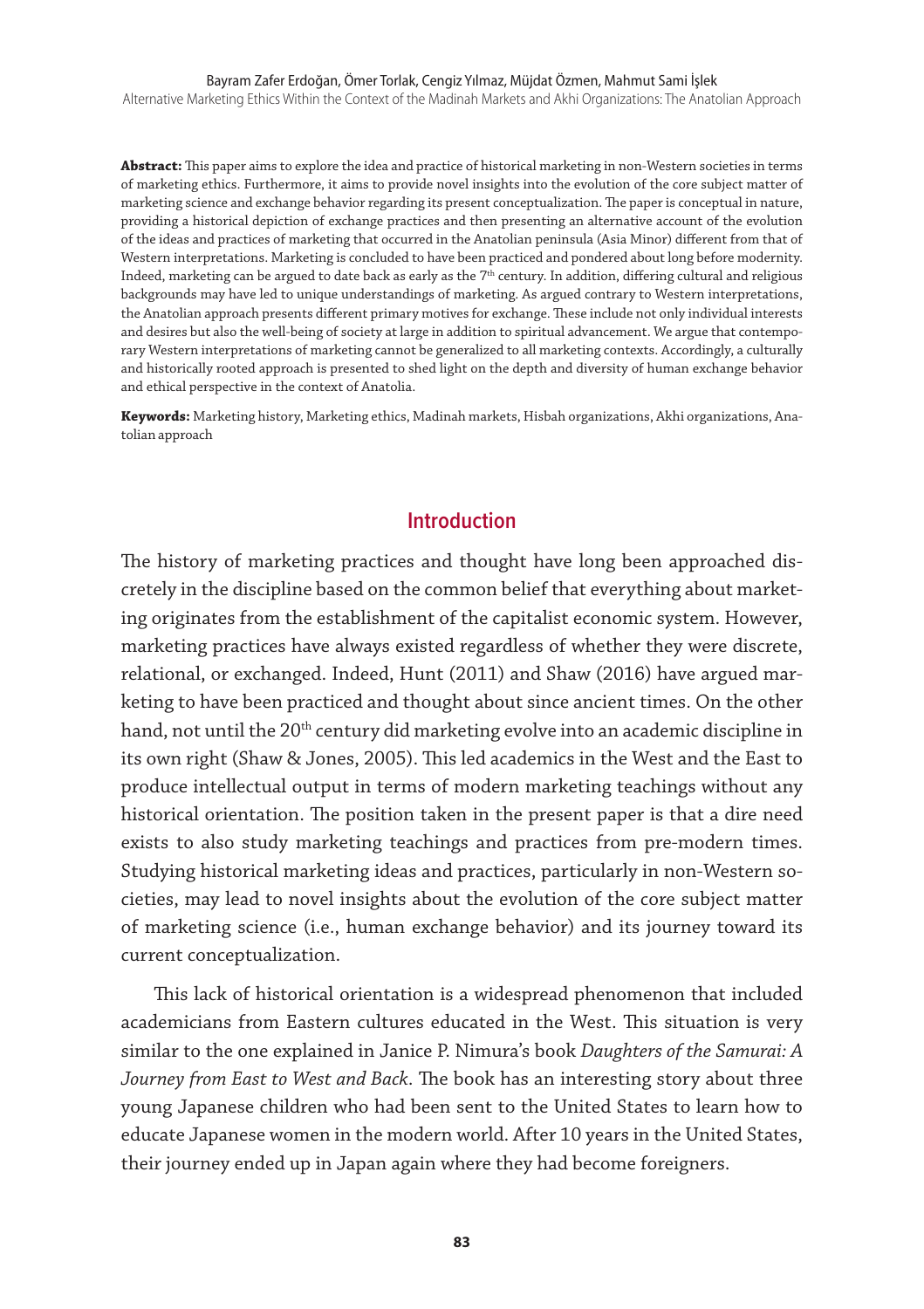This study exhibits an alternative historical and conceptual background of the marketing practices in Anatolia, a non-Western market. While working in the non-Western context, we like Jafari et al. (2012) consider Anatolia to be a society influenced by the West, as Anatolia has characteristics in common with the post-Renaissance scientific developments, a modernity based on Enlightenment, liberal democracy as its dominant political system, a high per-capita income and economic prosperity, and a developed urban and technological infrastructure. By taking this perspective, we accept that every context has a diversity of historical, sociocultural, economic, ideological, and political factors that have driven unique socio-economic developments and knowledge generation (Jafari et al., 2012). A limited number of studies exist concerning non-Western marketing practices and contexts. Karababa (2015) stated market institutions to have existed in the  $16<sup>th</sup>$ - and  $18<sup>th</sup>$ -century Ottoman flower markets to generate standards, brands, and norms. However, the context was not independent from the West. Other non-Western locales such as India and China also have a rich history of markets and marketing. Long before the East India Company took control of Indian markets and popularized the consumption of British goods, powerful merchant communities, credit instruments, and specialized local markets had existed in India (Sreekumar & Varman, 2016, p. 395). In the late Qing and Republican periods, China experienced many interactions with the Western world, and modern marketing took root in China during these times (Gao, 2016, p. 354). Indeed, viewing non-Western marketplace practices as being exclusively a product of Western colonization, Westernization, and modernization is inadequate. However, each non-Western market had its own particular characteristics.

Performing marketing with moral values in mind has always been important. Times have often occurred when earning more profits and ignoring honesty in competition and fair trade have been evident. The exchange of value that forms the basis of marketing is seen in these periods to produce negative results for one of the parties. In the long term, the morality of marketing has become more controversial as a result of the widespread issues in society that are adversely affecting today's and future generations. On the other hand, differences in marketers' levels of idealism and realism and personal values can affect their deeds in various contexts (Karande et.al, 2002, Singhapakdi & Vittel, 1993). At the point reached today, the moral aspects of marketing and marketers' social responsibilities have become issues that cannot be neglected.

In order to support the Anatolian marketing approach based on marketing ethics, this study discusses in detail the practices of the Islamic Prophet Muhammad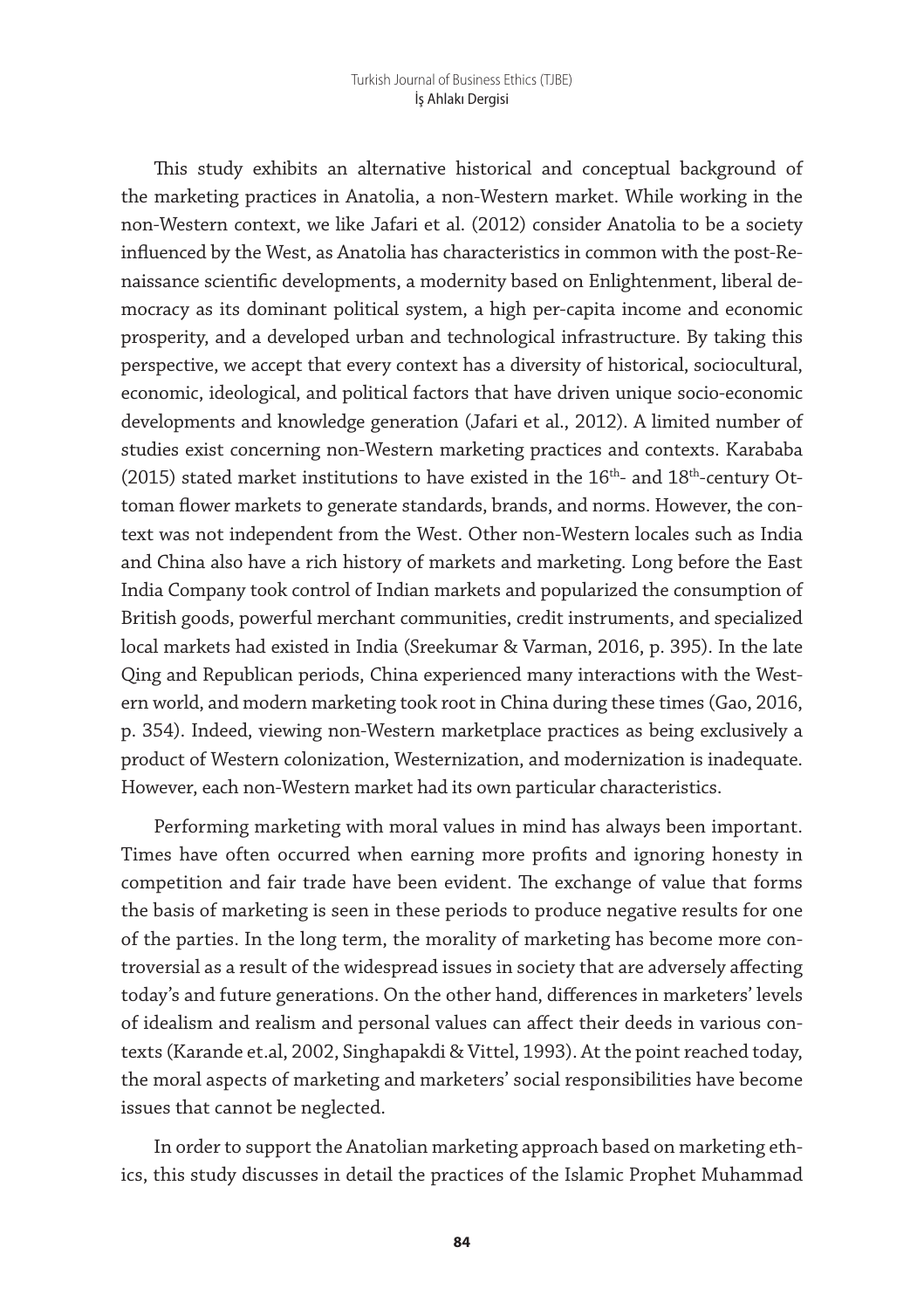(pbuh) in the first market place (Madinah Markets), the organization of Hisbah, and the organizational structure of the Akhi as an important institutional structure of the Anatolian lands and *futuwwa* [conception of moral behavior around which confraternal institutions were developed]. In this context, all these written and unwritten institutional regulations can be claimed to have been at an advanced level compared to the ethical principles in marketing developed in today's world.

### **Roots of the Anatolian Approach**

The Anatolian approach was influenced by contemporary Western interpretations of marketing, namely the Anglo-Saxon and Germanic Alpine approaches (Baker & Gummesson, 2009). These two approaches highlight the differences in marketing conceptualizations between North American and Continental European scholars. Dating back to the Anglo-Saxon and Rhine/Nordic models of capitalism (Sapir, 2006), these approaches present different ideological stances about marketing. The former is dyadic and transactional in nature, and the latter is oriented toward long-term relationships (Palmer, Lindgreen, & Vanhamme, 2005). Additionally, what is meant by Western interpretations is similar to the comparison made by Adnan (2013) and Abe Daabes (2018). Both authors made conventional versus Islamic marketing comparisons, where they referred to Western interpretations of markets and marketing as conventional. However, rather than focusing only on religion, this paper uses the more contextual term *Anatolian* to highlight a unique and authentic perspective in which not only religion/religious institutionalizations but also cultural factors are in effect.

To shed light on the development of the Anatolian approach, numerous Anatolian civilizations such as the Assyrians (2000-1700 BC), Hittites (1650-1200, BC), Phrygians (1200-700 BC), Lydians (700-300 BC), Urartians (2000-600 BC), and the Persian (543-333 BC) and Byzantine Empires (395-1453 AD) should be examined. Even though these civilizations' heritages have had important roles in the evolution of the Anatolian approach, this paper's examination of its foundations is limited to the religious and cultural institutions of the Seljuk and Ottoman Empires, namely the Hisbah and Akhi Organizations. As discussed below, the Madinah markets were the main early sources of influence on these organizations.

#### **The Madinah Markets**

Trade, commerce, and therefore exchange was an important social activity for Muslim society at the time of the Prophet Muhammad. One of the first things the Proph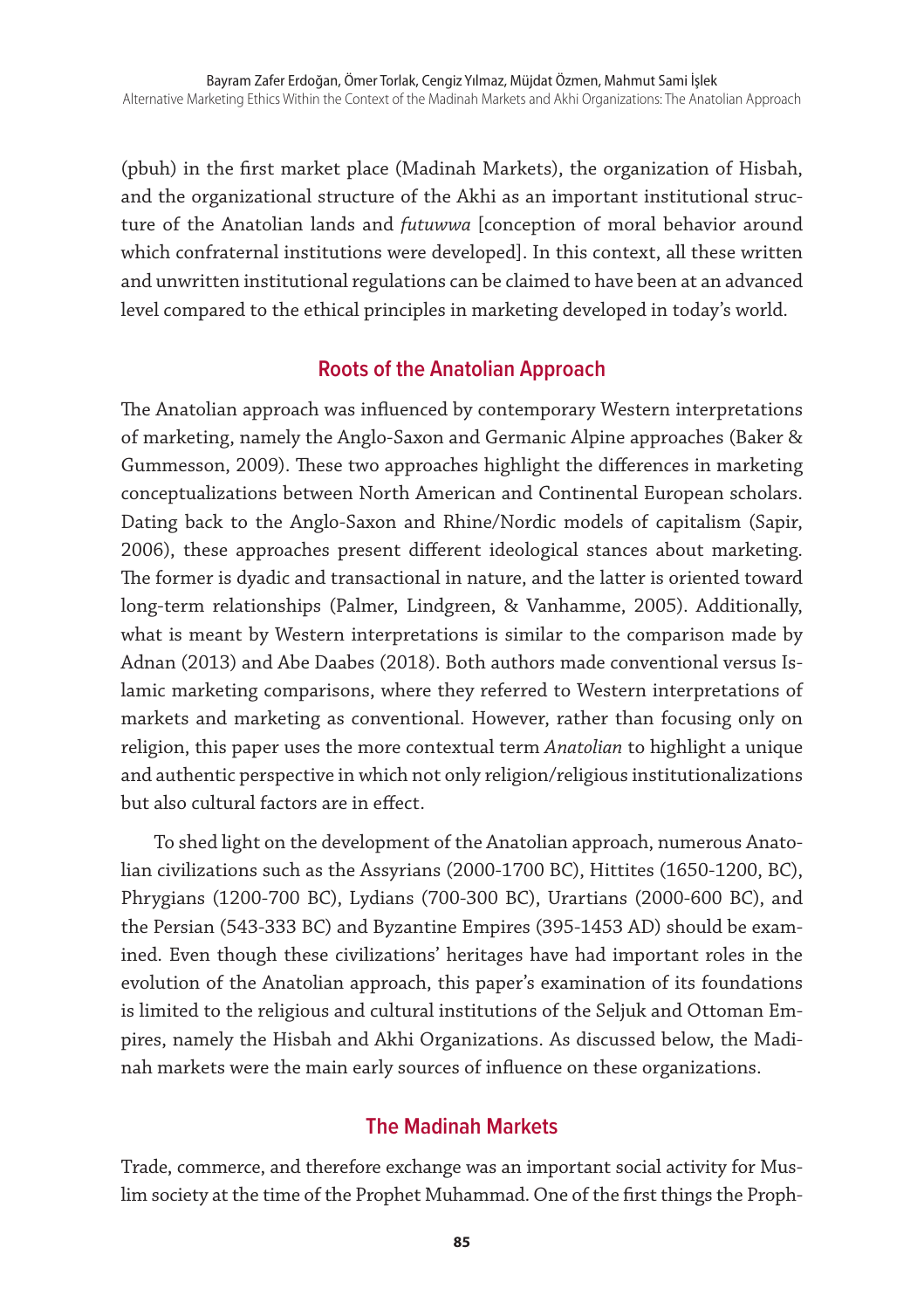et did upon his arrival to Madinah was to establish the communal mosque and the market for Muslims, even though another market already existed in the area (Setia, 2014, p. 153). As a former merchant who had traveled and done business with several cities in Middle East, the Prophet was experienced in trade, markets, and products. The Prophet Muhammad's establishment of communal mosques and markets shows that Muslims had needed their own market with their own terms. Commercial exchange and trade (*tijarah*) were considered an extension of being Muslim in that society. The mosque with its market was not only a place for devotion but also a social sphere for people to come together and trade. When the Muslim market was established, the first rule was no designated areas or parts would occur for particular sellers and no tax would be charged for being in the market. Those two rules were contrary to the usual practice. Other markets around had strict rules about taxation and property in the market. This different market establishment ended up lowering prices for consumers, causing the other surrounding markets to decline, and facilitating a new seller's entrance into the market (Kallek, 1997).

Islam also has a trade-promoting institutional framework. The diffusion of Muslims along trade paths and repetitive contacts with Muslim merchants had a huge effect on the Islamization of Inner Asia, Southeast Asia, and Sub-Saharan Africa (Michalopoulos, Naghavi, & Prarolo, 2012). People have converted to Islam after seeing the trade philosophy and practice of Muslim merchants. Therefore, Muslims may have been doing something distinct. The rich historical heritage of Mesopotamia and Islam's unique way of seeing things have come together to build an authentic trade and marketing practice, although every Muslim society and state has interpreted this authenticity in its own terms and context.

Kahf (1996) stated the foundations of the Islamic markets to have three characteristics that distinguished them from the existing markets established by different religious groups in Madinah: first, reorganizing the market in relation to freedom and eliminating taxes on transactions; second, the powerful moral basis for market relationships; and finally, the regulation of those relationships with well-documented legal frameworks. With this triple structure, Muslims constructed and added different functions to the market. An alternative understanding of markets leads to a unique way of doing business, which can be seen in the transactions. For instance, honesty, fulfillment of contracts, and truthfulness were the basic requirements, and their absence was neither permitted nor tolerated.

What is meant by Islamic in this study is the revelation of the Holy Quranic verses and the practices of the Prophet Muhammed (*sunnah*), taking account Is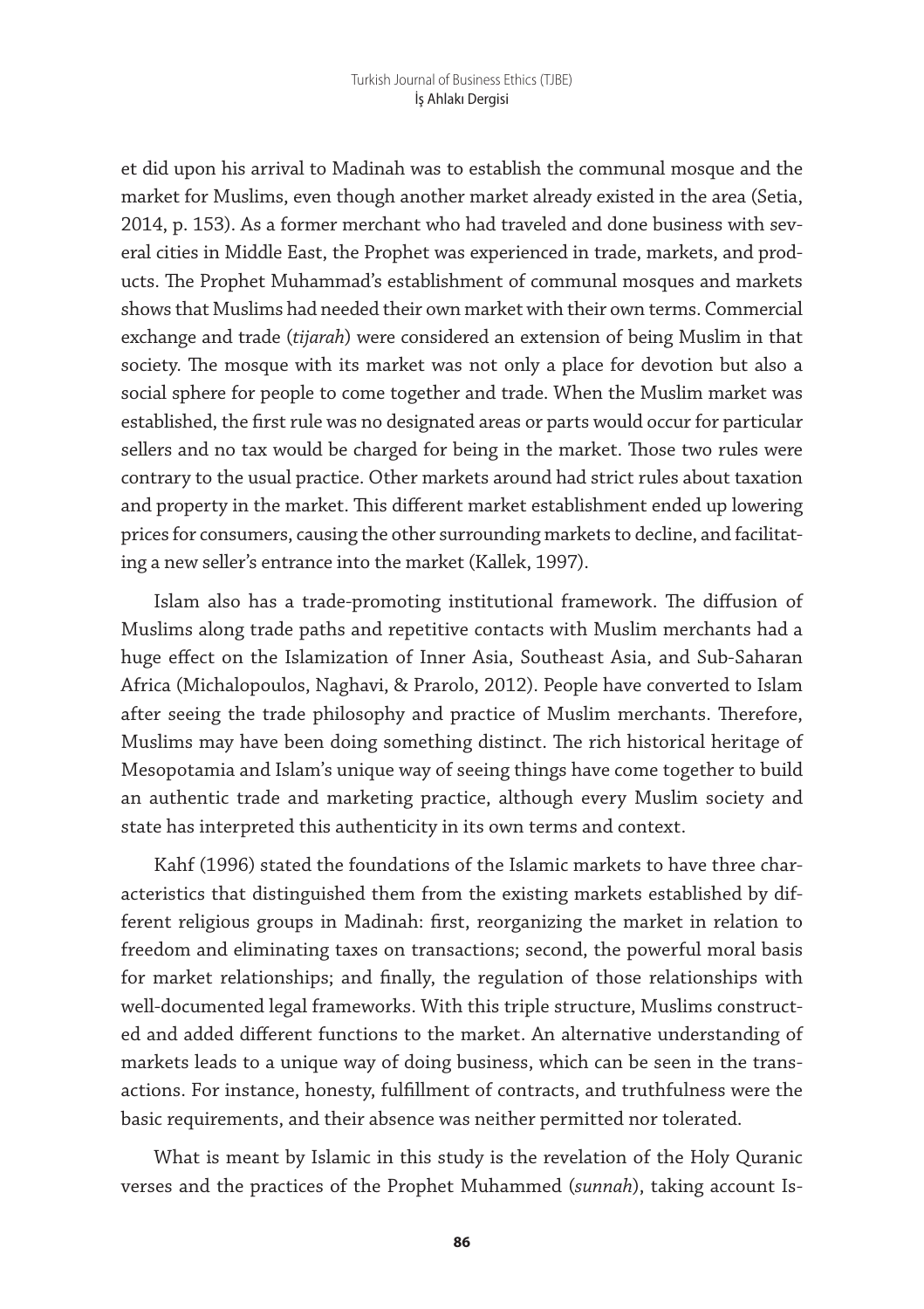lam's various interpretations as prescribed by different schools of thoughts, religious authorities, and clerics (Ahmad, 2018). The Islamic way of doing business requires balancing outcomes among the universe, society, and individuals (Tabakoğlu, 2013). Islamic teaching suggests that responsible acts that are not harmful to humans' inner peace and the material world are essential to avoid upsetting the balance of nature and the universe. Balance is about society. Balance within society deals with the balance between justice and prosperity and its fair distribution among the members of society. The acts of both buyers and sellers should be fair in these terms. Additionally, balance is about the individual. In the marketplace, one needs to prevent exorbitance that could be harmful to oneself or others. Beyond being a faith or belief, Islam guides people to endeavor for spiritual and material development both individually and collectively (Ahmad, 2018). For example, one verse from the Holy Quran (4:29) dictates the following regarding fair business: "*O you who have believed, do not consume one another's wealth unjustly but only [in lawful] business by mutual consent. And do not kill yourselves [or one another]. Indeed, Allah is to you ever Merciful.*" (4:29).

Thus, Muslim society has had the goal of forming markets in their terms from the very beginning. Although they were a rather small group in Madinah, they were still trying to protect their religion and way of doing business by constructing a separate market. The Prophet Muhammad led this market development process through both teaching and practice. He advised Muslims to be honest and just in their market relationships. In one of his Hadiths, he warns Muslims, "When you want to buy something, tell the price you can give! When you want to sell something, tell the value of it on the market, not the high price!"1

This unique way of doing business created its own heritage. Hisbah and Akhi organizations arose from this invaluable heritage. This not only created several social entities in Muslim societies, but also Muslim merchants' and tradesmen's way of doing business caused many conversions to Islam in several regions around the world (Michalopoulos, Naghavi, & Prarolo, 2012). The diffusion of Muslims along trade routes (Geertz, 1968; Lewis, 1980) and the importance of the pre-Islamic and pre-industrial trade routes and ports in the Old World have been revealed by several authors. What is missing here is how the diffusion of Muslims along trade routes caused reversions. Ensminger (1997) highlighted that a voluntary behavior is present in conversion. So when non-Muslim societies met with Muslim mer-

<sup>1</sup> İbn Mâce, Ticâret, 29.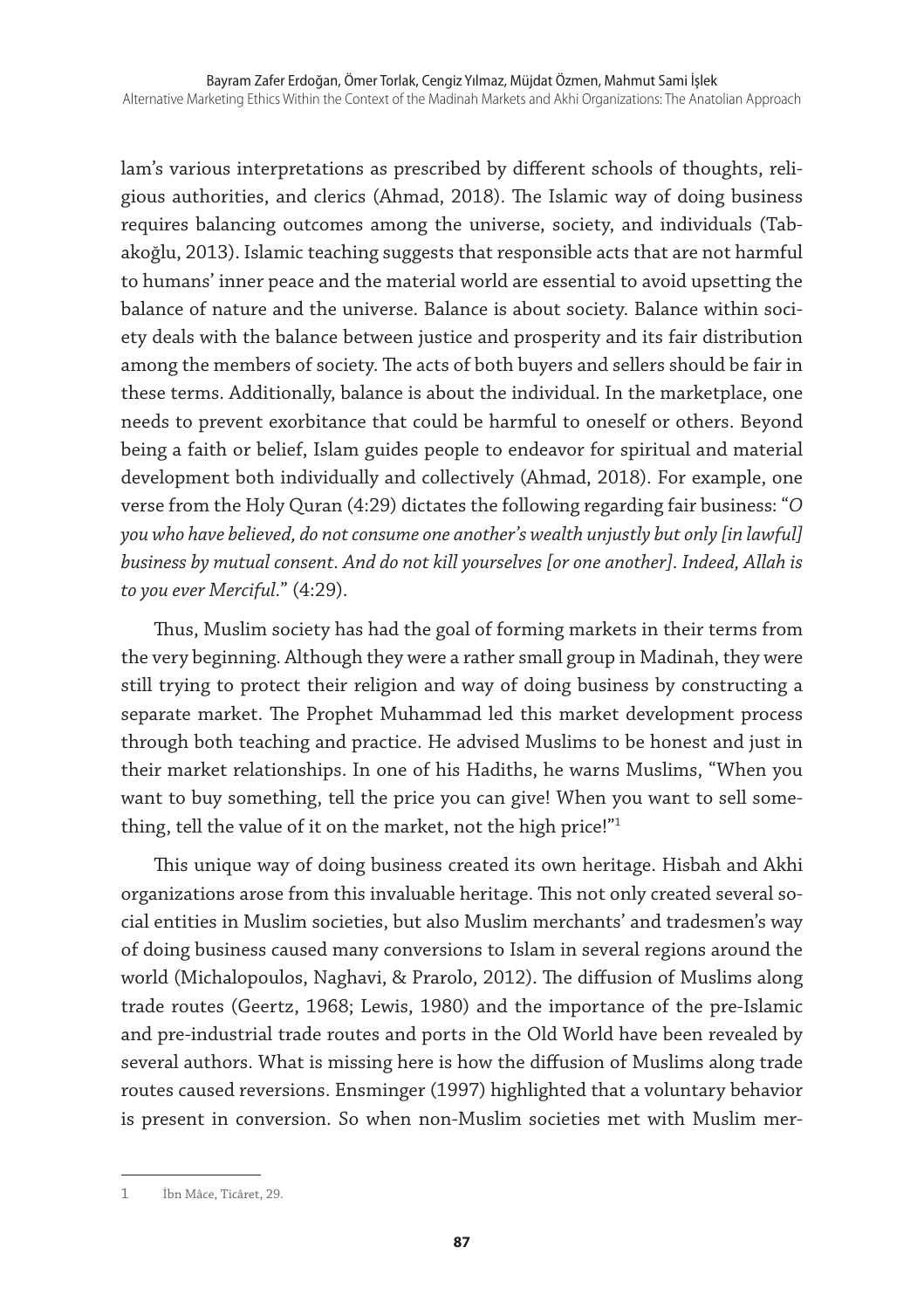chants and witnessed their honesty and truthfulness in business transactions, they might have altered their exchange behavior or questioned their own value judgements and thus converted to Islam. Or non-Muslim communities may see an economic advantage about being Muslim since Muslim traders can link those regions to commercial centers. Either way, trade or market behavior apparently is very much dependent on individuals' values and societies' value judgments. Human beings are complex organisms whose behavior cannot be separated from their emotions, perspectives, or values.

#### **Hisbah Organizations**

After the establishment of an Islamic state in Arabia, legal institutions were formalized. Hisbah organizations are one of these and their institutional structure was developed in Khalifa Omar bin Hattab's time (634-644 AD). These organizations occupy a significant place among Islamic State institutions (Bal, 2013, p. 135). Their main purpose is to follow Allah's orders and the Prophet's Sunnah by promoting good and forbidding evil (*amr bil maroof & nahi anil munkar*).

Hisbah organizations affect numerous relationships in society and have had major effects on market relationships in particular because their major aim is to protect the consumer by implementing economic regulations and controlling transactions (Alkış, 2011). Controlling business transactions provides less of a workload to judicial bodies, and with the help of Hisbah organizations, people resolve their problems in the market.

Hisbah organizations have various roles in Muslim society and have maintained their status as a social institution in almost all Islamic states throughout history. People working for these organizations are called *Muhtasib* [Constables] and require having certain proficiencies in order to do this job. The first *Muhtasib* was the Prophet. The Prophet frequently inspected the market to supervise the implementation of economic provisions and immediately intervened when illegitimate situations or behaviors were observed (Kallek, 2015, p. 133). Ibn Khaldun considered the execution of Hisbah affairs as a religious obligation under the responsibility of the ruler. The ruler is responsible for assigning appropriate people to this position (Bal, 2013, p. 135). A person who works for the organization should have qualities such as:

- being a Muslim,
- being a freeman,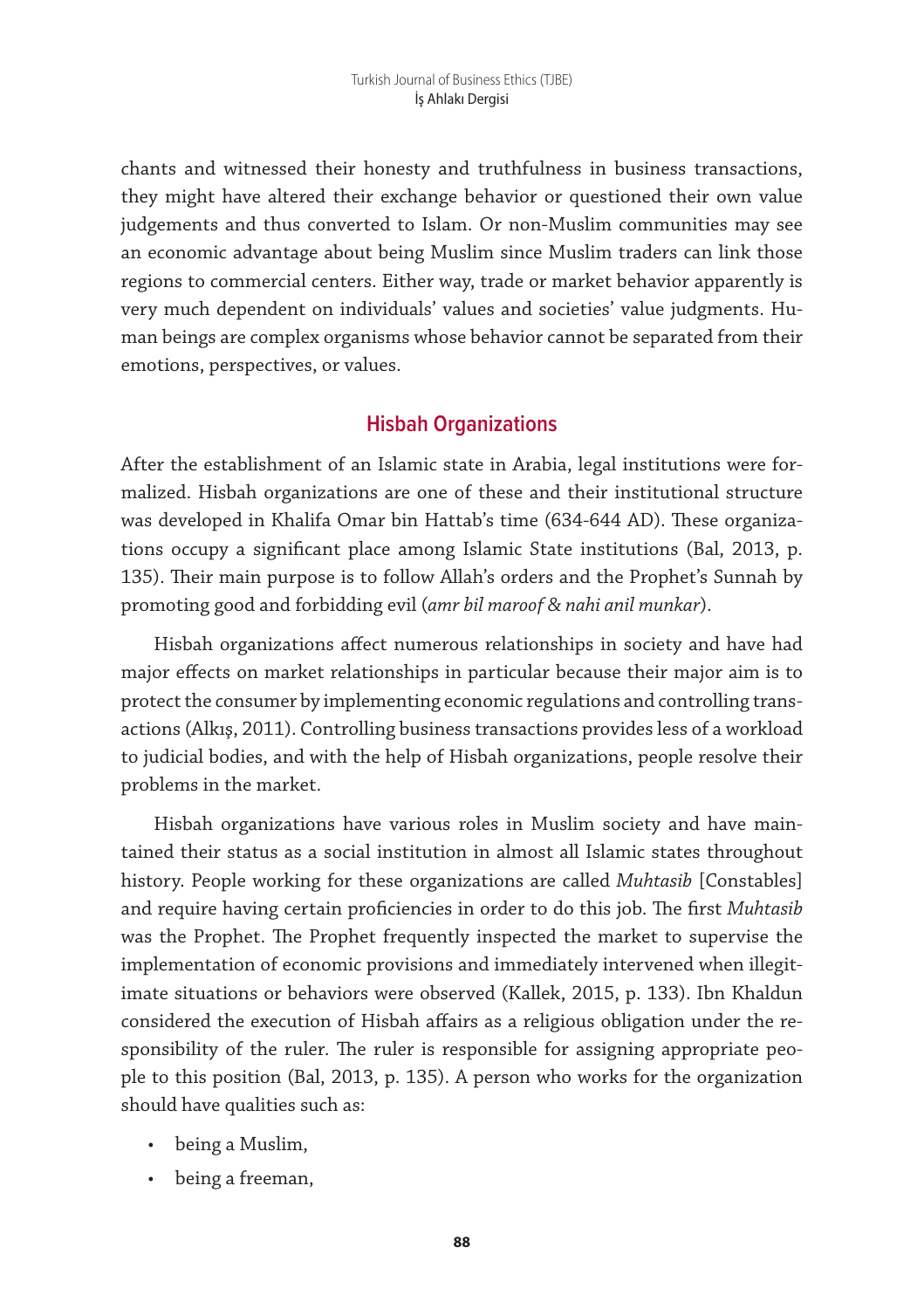- abstaining from unlawful acts,
- having transparent intentions
- being content with one's own belongings and having no interest in others',
- a high commitment to Sunnah,
- knowing how to regulate and monitor,
- keeping his word,
- and being sufficiently able-bodied to perform one's duties

According to Nasr al-Shayzari (n.d.), who wrote *Nihayat al-Rutba fi Talab al-Hisba*  [The Utmost Authority in the Pursuit of Hisbah), which gives a clear picture of the organization during the Salahaddin Eyyubi time  $(11<sup>th</sup>$  century), the organization's duties (i.e., issues that organization members should be in charge of) are as follows:

- Regulating the measurements used in business transactions,
- Detecting those who cheat and do not pay their debts on time,
- Regulating the sanitariness of meat and vegetables,
- Checking whether doctors are eligible to prescribe medicine,
- Monitoring whether non-Muslims are following agreements they have made,
- Regulating schools to make sure that education is on track,
- Regulating the cleanliness of market and shops

As mentioned above, a *Muhtasib* has duties not only regarding trade or market transactions but also with respect to almost all social interactions. This shows that Muslim societies make no distinctions among the spheres of daily life. Business, social, and religious life are interdependent. This is more of a holistic view that accepts human experience and life as a whole. That is why a *Muhtasib* can be interested in many things, as their primary duty is promoting the good, truth, and justice and forbidding evil and injustice (*amr bil maroof & nahi anil munkar*). They use this motto to regulate social and economic life in society, which has resulted in the development of a standard way of doing business in buyer/seller relationships. Both the institutional values of societies and the intrinsic values of individuals shape these relationships.

*Al-Ahkam al-Suq,* another important work by Yahya Ibn Omar al-Andalusi, is also about Hisbah organizations and contains valuable information about market regulation and structure (Bal, 2013, p. 139). In *Al-Ahkam al-Suq*, Yahya ibn Omar has collected fatwas for Hisbah organizations under the following headings: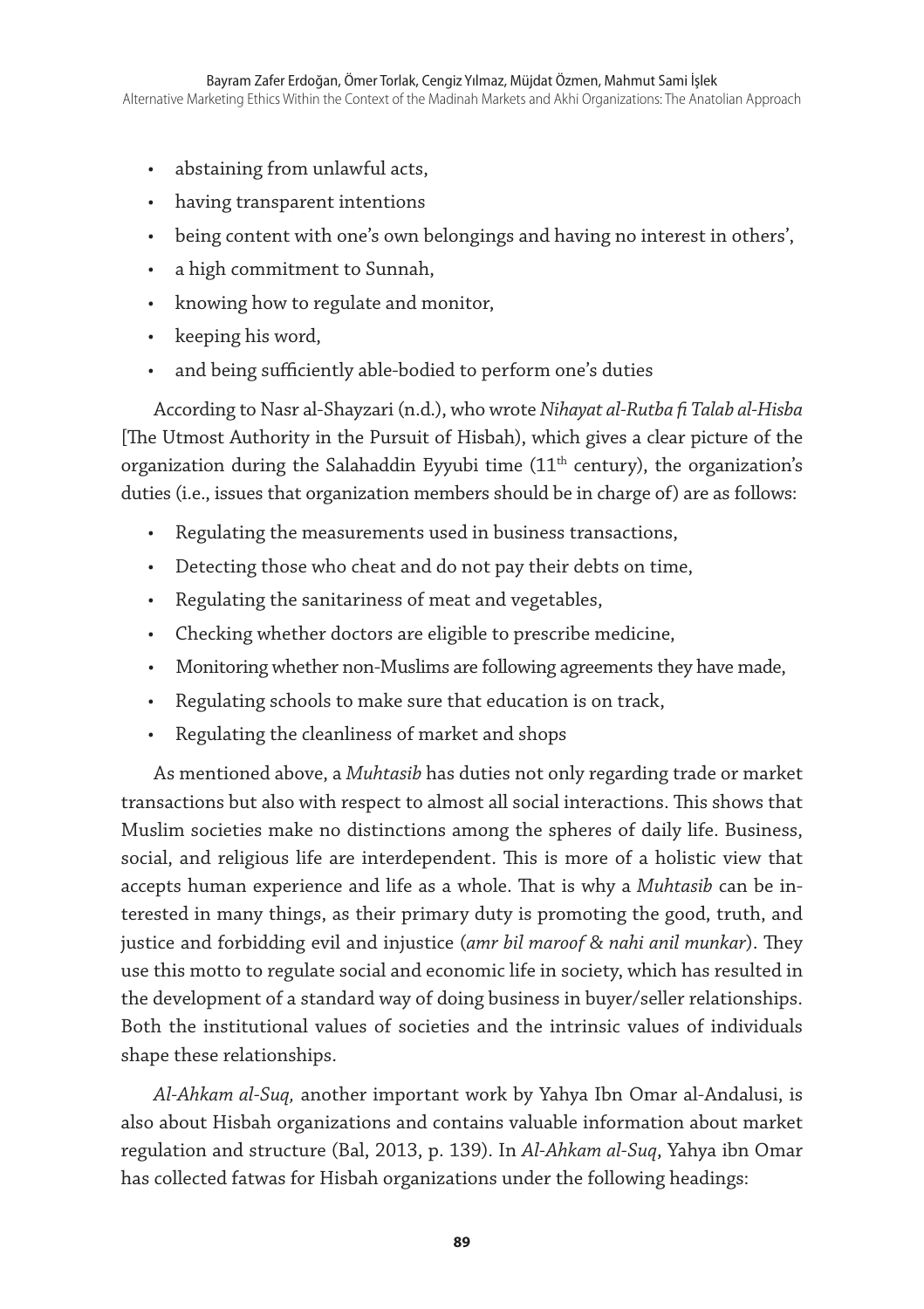- Transparency
- Banning monopolistic tendencies and cartels
- Preventing ihtikar [Hoarding]
- Forbidding cheating and unfair competition
- Prohibiting the sale of haram (forbidden) goods (Bal, 2013).

Hisbah organizations were actually important regulators of the market economy in the early days of Islam. In this context, these organizations can be considered as the institutional equivalent of the free market mechanism that is a must for modern marketing.

When the Prophet Muhammad decided to construct a communal market place in Madinah, his persistence about creating a Muslim market caused an increased demand for the market. Therefore, all Muslim societies and states have attempted to formulate their own Hisbah organizations. In the Anatolian experience, Turkish Muslims created Akhi organizations and manifested an alternative and distinct way of doing business in 13<sup>th</sup>-century Anatolia.

## **Akhi Organizations**

Akhi organizations, being a pre-guild experience in Anatolian history (Özbirecikli, 2010), date back to the Abbasid Khalifa al-Nasir (1180-1225; Gölpınarlı, 1950). When he developed the futuwwa organization, Seljuk sultans also participated, and Akhism had a chance to bloom and grow in Anatolia with their contribution (Köksal, 2008).

Futuwwa groups are associated with altruism, kindness, assistance, philanthropy, tolerance, and being opposed to self-indulgence. They have also been defined as a movement in Islamic mysticism, a religious and professional union, or craftsmen's organization. Akhis all around Anatolia were active in social life. When a member of these organizations saw any travelers around their city or village, they immediately organized their accommodations and arranged for food for them. The section on Anatolia in Ibn Battuta's travel book *Travels in Asia and Africa, 1325-354*  shows several instances of this.

*We stayed here at the college mosque of the town, the administrator of which was Shaykh Shiháb ad-Dín al-Hamawí. Now in all the lands inhabited by the Turkmens in Anatolia, in every district, town, and village, there are to be found members of the organization known as the Akhíya or Young Brotherhood. Nowhere in the world will you find men so eager to welcome strangers, so prompt to serve food and to satisfy the wants of others, and so ready to suppress injustice and kill [tyrannical] agents of the police and the miscreants who join*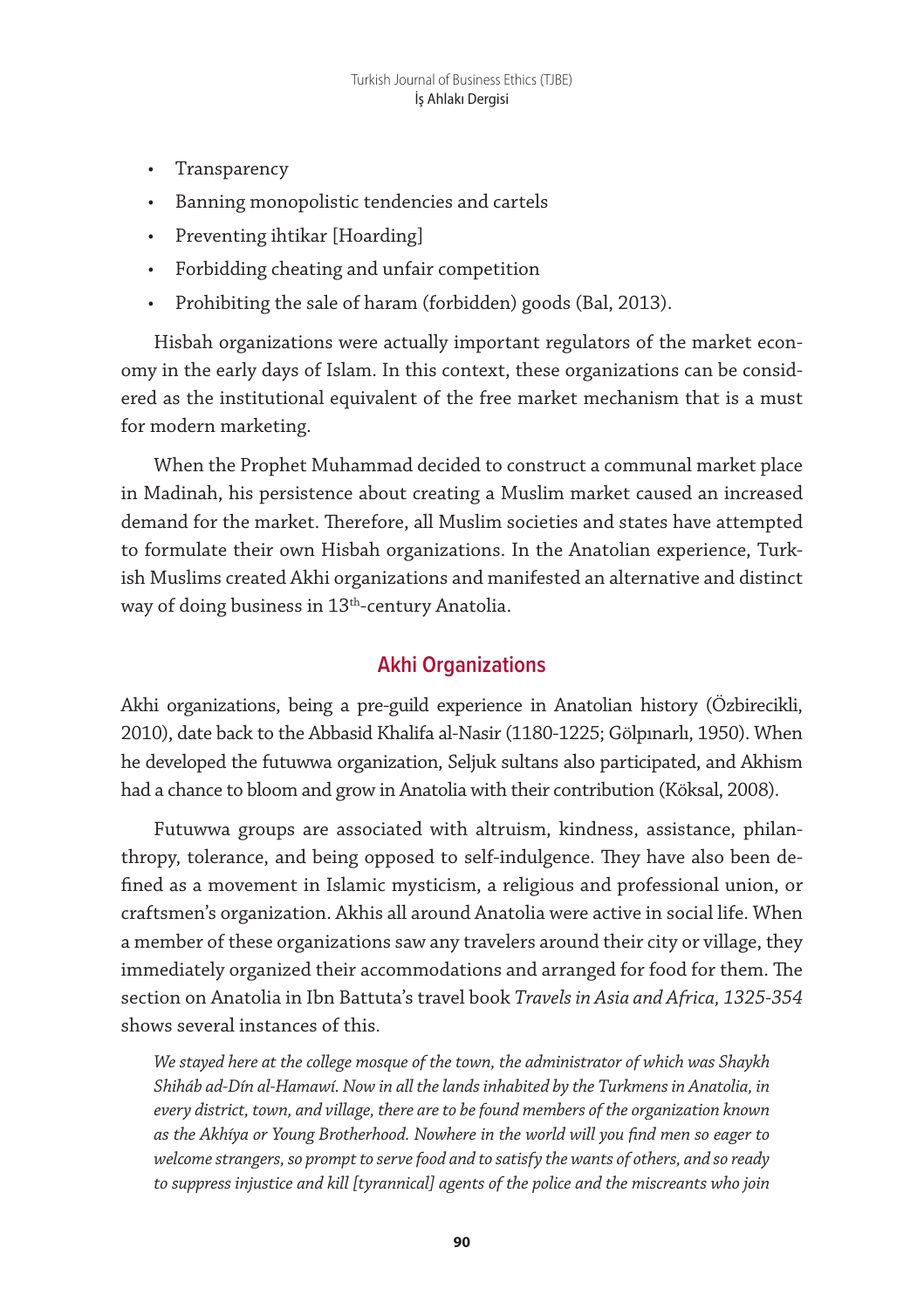*with them. A Young Brother (Akhí in their language) is one who is chosen by all the members of his trade [guild], or by other young unmarried men, or those who live in ascetic retreat, to be their leader. This organization is known also as the Futuwwa, or Order of Youth. (Ibn Battuta, Travels in Asia and Africa, 1325-1354, Chapter IV)*

*We of course did not know what they were saying and were afraid of them, thinking they were those brigands and that this was their town. At length God sent us a man who knew Arabic, and he explained that they were members of two branches of the "Young Brotherhood," each of whom wanted us to lodge with them. We were amazed at their generosity. It was decided finally that they should cast lots, and that we should lodge first with the winner. (Ibn Battuta, Travels in Asia and Africa, 1325-1354, Chapter IV)*

Even though some authors are found to advocate that Akhism has no roots in futuwwa organizations and is just a unique way of doing business in Turkic societies (Çağatay, 1997), we believe that many similarities exist between the futuwwa and Akhi organizations and that they both benefit from the heritage of Hisbah organizations. Both Hisbah and Akhi organizations facilitate the survival of religion's social values in society. They are not just secular institutions that monitor the market and provide municipal services (Kallek, 2015, p. 133), unlike the *Agora nomos*, which performed similar functions in the Roman Empire (Foster, 1970).

Akhi organizations had branches in every area of life and were social-economic structures where craftsmen and traders made worldly and spiritual improvements (Erdogan et al., 2015). At the same time, Akhi organizations were institutions of solidarity for craftsmen that had arisen in Anatolia at the beginning of the 13th century. The term *Akhism* refers to the social, political, and economic principles of Akhi organizations and constructed the social relations of that time. Akhi organizations also had certain regulatory and supervisory duties that were just for members. However, these rules also followed the spirit of the motto of promoting the good, truth, and justice and forbidding evil and injustice (*amr bil maroof & nahi anil munkar*). Based on this motto, the rules for Akhism can be classified as social and economic (Gülvahaboğlu, 1991, p. 248). Its social rules consist of:

- Obeying the orders of Allah
- Being hospitable and helpful,
- Embracing people without taking into consideration religion or culture,
- Not talking behind people's back,
- Resisting cruelty and injustice,
- Trying to guide people to follow a righteous path, and
- Not having hatred or enmity toward anyone.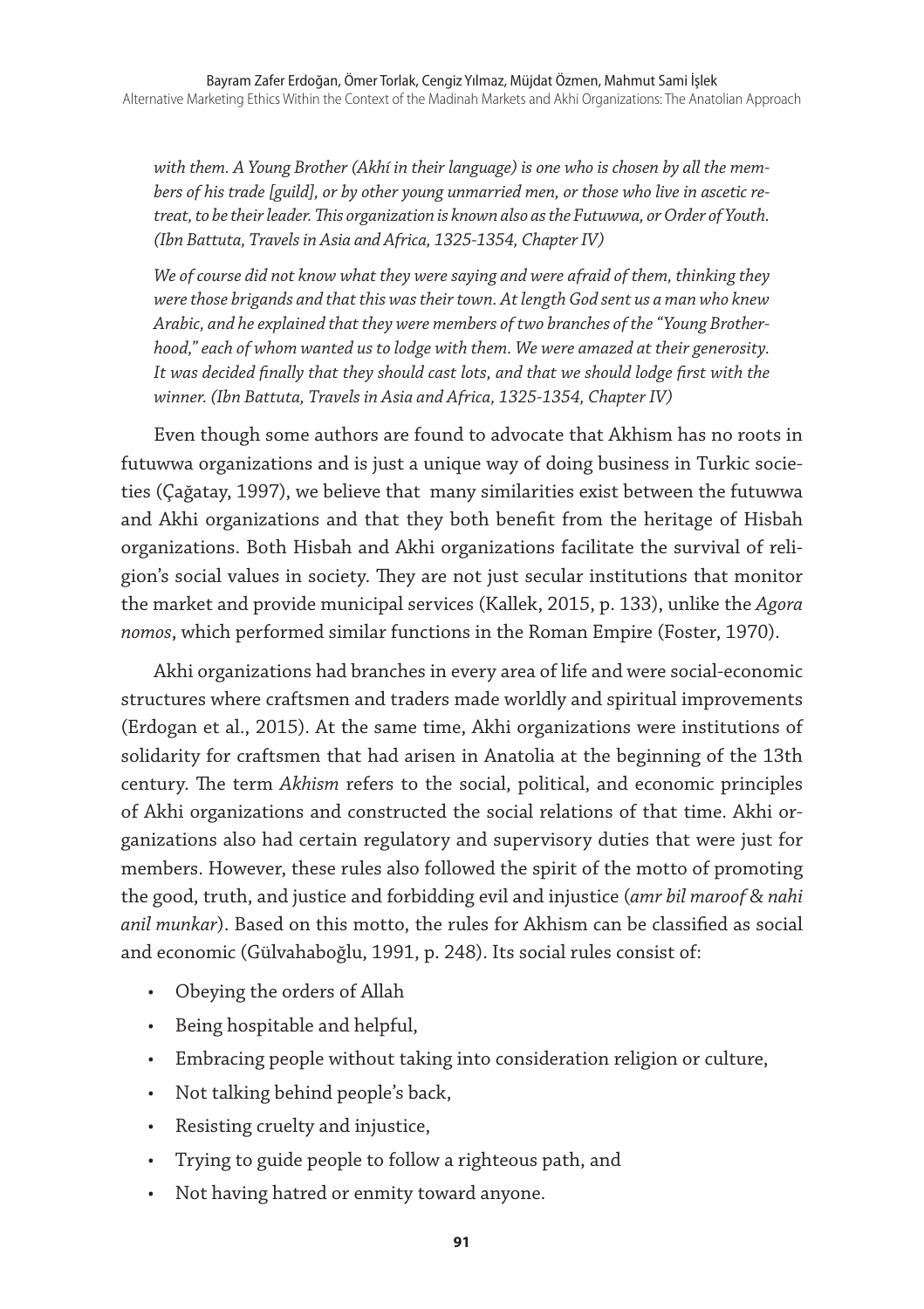Furthermore, economic rules were also present, including:

- being generous,
- not cheating or lying in trade,
- helping the just weak over the unjust strong,
- being fair,
- giving priority to public interests,
- considering manual labor as sacred,
- not committing thievery (Özbirecikli, 2010).

The *raison d'être* for Akhism was excellence in service (Torlak & Özmen, 2009), and the Akhis had to produce quality in terms of social and economic rules based on *amr bil maroof & nahi anil munkar.* According to Ülgener (2006), moderation and austerity are the basic economic elements of Akhism. Ülgener said:

*The perfect human being (insan-ı kamil) of this age is the person who is far from anxiety about the future and the rampant greed resulting from continuous contacts with the material world. He is also calm, at peace within, and confident about his livelihood (p. 87).*

The key point is how that kind of philosophy affects people's behavior in the marketplace. How does the past compare to the present in this regard? Torlak, Erdoğan, and Yılmaz (2013) advocate that an Akhi understanding of exchange provides a different perspective regarding the notion of exchange in terms of both its situational and functional characteristics. In an Akhi understanding of exchange, exchange processes are seen as instruments facilitating personal faith and progress as well as mastery in business; therefore, intrinsic satisfaction and solidarity predominate over economic considerations. The Anatolian approach, which will be discussed in the next section, originates from the Akhi understanding, but the application and philosophy of business has been altered in accordance with the spirit and context of the times.

The Akhi organization should be emphasized as having been a beneficial social institution within the Ottoman economic system, which is arguably far from the case of anything found in a liberal capitalist economy. From the  $13<sup>th</sup>$  century to the late 19<sup>th</sup> century, the Ottoman economy was a planned economy controlled by the government. The government strictly controlled the land, labor, and capital. Taking this controlling function as the base of the system, the Ottoman economic system had three principles: ensuring provisions, traditionalism, and fiscalism (Genç, 2000). Genç states that every economic action in Ottoman markets where Akhi organizations were active consisted of different combinations of these three princi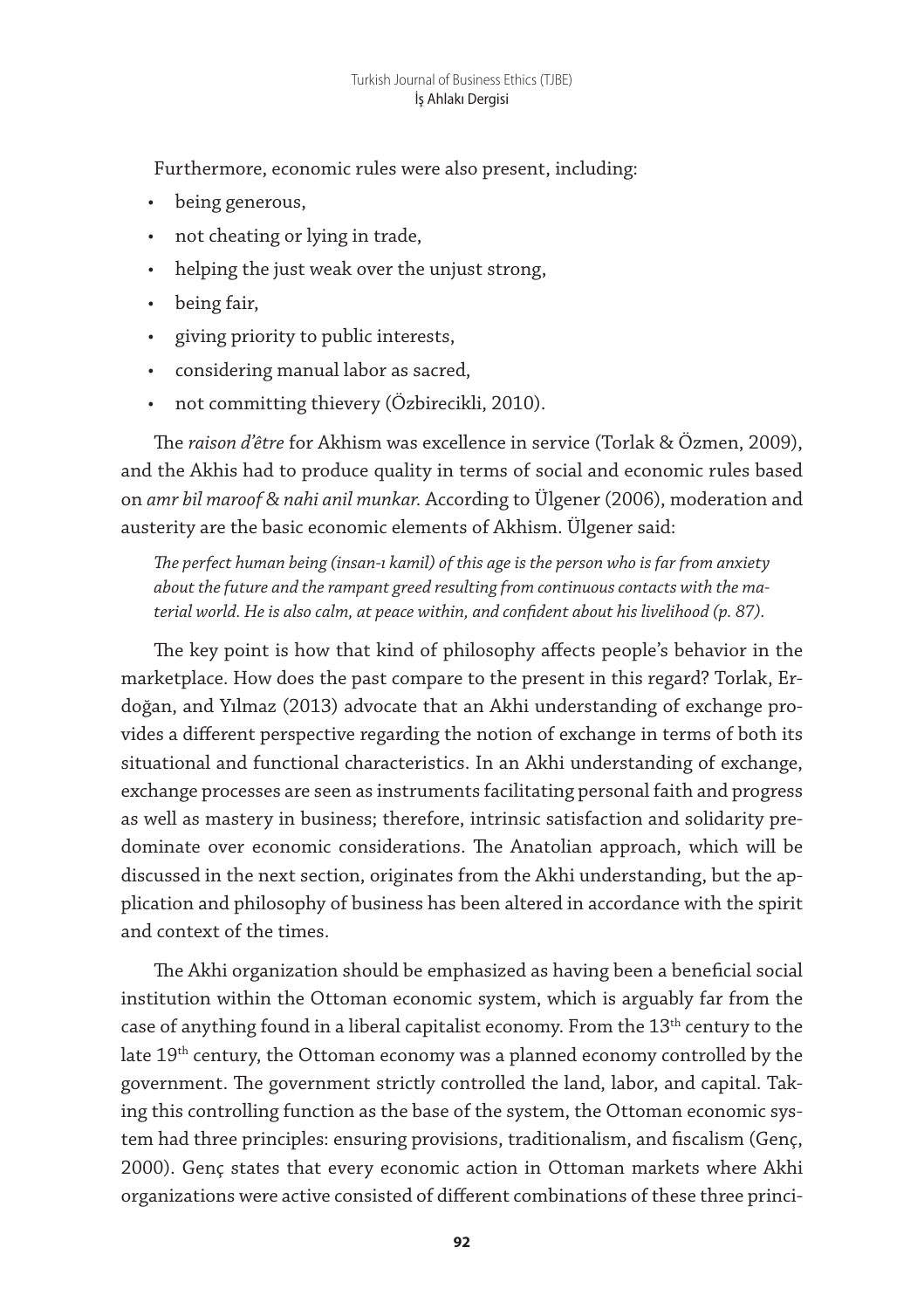ples. According to the provision principle, every single economic action has to meet people's needs. That is why the most important criterion for markets is to be able to provide goods and services to consumers. This way of thinking may be accepted as customer-centric at some level. The second principle is traditionalism, which represents the tendency to maintain social and economic balance and to restrain instability. Through traditionalism, the Akhi organization and its rules for trade, markets, and craftsmen were institutionalized in this social sphere. The third principle, fiscalism, is about maximizing treasury income and stabilizing it at a maximum level. This means that strict laws and orders existed for collecting the taxes that provide the government with power and wealth. For accurate and sustainable tax flows, the government should promote more market activity. Thus, Akhi organizations existed and developed based on an economic system established on these three principles. In this way this heritage lastly creates an alternative way of doing business.

### **Discussion: The Anatolian Approach**

The aforementioned explorations of historical and cultural institutions' heritages can be seen as the foundations for the Anatolian approach, which has the motto "The customer is the benefactor." However, the Anatolian approach is different and distinct from the Hisbah and Akhi Organizations. It is a somewhat synthesized and modernized version.

Akhi understanding prioritizes a high level of societal and spiritual objectives and individuals' maturation and development over self-interests; it also presents a different exchange model with considerations beyond commercial objectives and activities and is shaped by political, martial, and social concerns (Torlak, Erdogan, & Yılmaz, 2013, p. 189). According to Ülgener (2006), the Akhi organization represents a mindset opposite in all respect to the liberal capitalist system, while the Anatolian approach just presents a different and distinct mindset among today's business people and relationships. In the Akhi organization, the moral code of social life even for craftsmen and traders who should have connections to economic activities is based on a spiritual worldview. This basic idea can be summarized in one sentence: Do not get caught up in material possessions or the material world. In addition, the Anatolian approach mentions the ethical considerations of today's business people and advocates having a relationship with possessions and material goods but not affirming a bond with them. The relationship should be limited to doing business with the ultimate goal of this business not being the pursuit of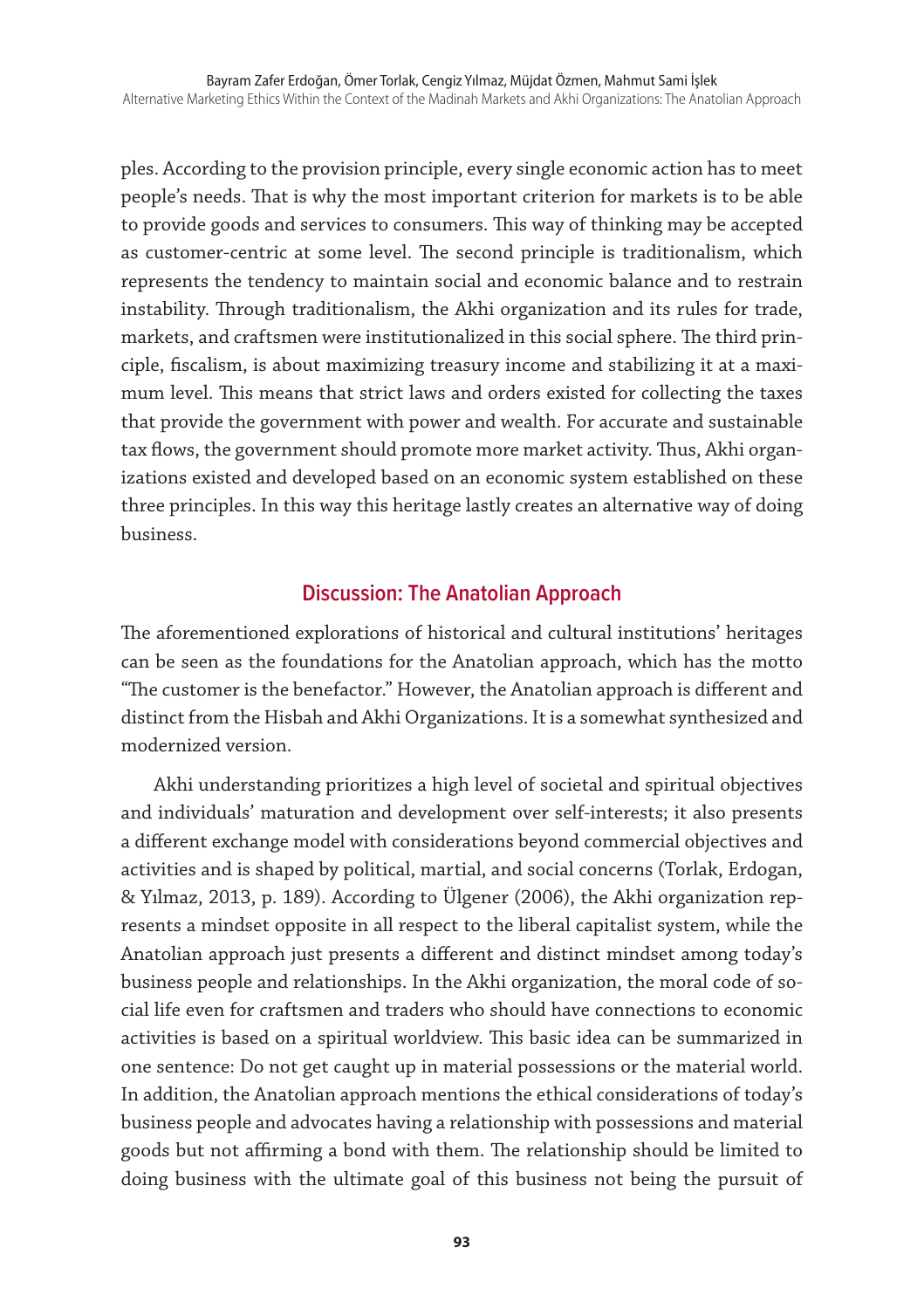fortune. Business people who accept and advocate the heritage of Akhi organizations, whose heritage stems from the Madinah markets and Hisbah and Futuwwa organizations) and its moral codes not only expect material gains from business transactions or relationships but also possess a spiritual goal for the sake of Allah.

The Anatolian approach is a reflection of a unique philosophy stemming from the historical and cultural institutions and way of doing business in Anatolia. The conservative merchant group, which is handled through the concept of Islamic Calvinist in the context of Anatolia (European Stability Initiative, 2005), has acquired such nomenclatures by considering their work at the macro level from an economic perspective. However, instead of treating Anatolia as a uniform whole, it may also be addressed as different groups. This nomenclature, which can be defined as a combination of macroeconomic effects such as the employment these groups create, their effects on export and import values, and their personal characteristics such as being socially conservative and religious, actually reveals that these traders' business practices are ignored. Instead of these conceptualizations, the Anatolian approach emphasizes that the point of view of the market and marketing in Anatolia emerged through a unique historical legacy with its own social continuum. Even today, some actors in the Anatolian marketing environment pursue the traditional way of doing business by borrowing, altering, and transforming the Akhi practices and ideas. As a product of marketing relationships within networks that prioritize societal and spiritual considerations, the Anatolian approach is derived from a market economy that cares for society, producers, customers, and the environment as a whole. The Anatolian approach sees the cultural context as an institutional actor that shapes the exchange process between the marketer and the consumer. It defines ideal approved behaviors in the marketplace and, in this way, shapes practices similarly to the functions carried out by the Hisbah and Akhi organizations. On the other hand, the Anatolian approach does not ignore the strong effect of Protestant ethics on today's business relationships and the reality of consumer society. Instead, it presents an alternative way of doing business, which today's business people currently practice.

A marketing approach that explains the relationships the buyer, seller and all other parties have within a market transaction is needed not just in Western countries but also all around the world. To advance the discipline, additional solutions must be found for non-Western markets. In the case of Anatolia, attempts have been made to overcome this deficiency by developing more suitable theoretical approaches with regard to explicating the idiosyncrasies of Anatolian society (Er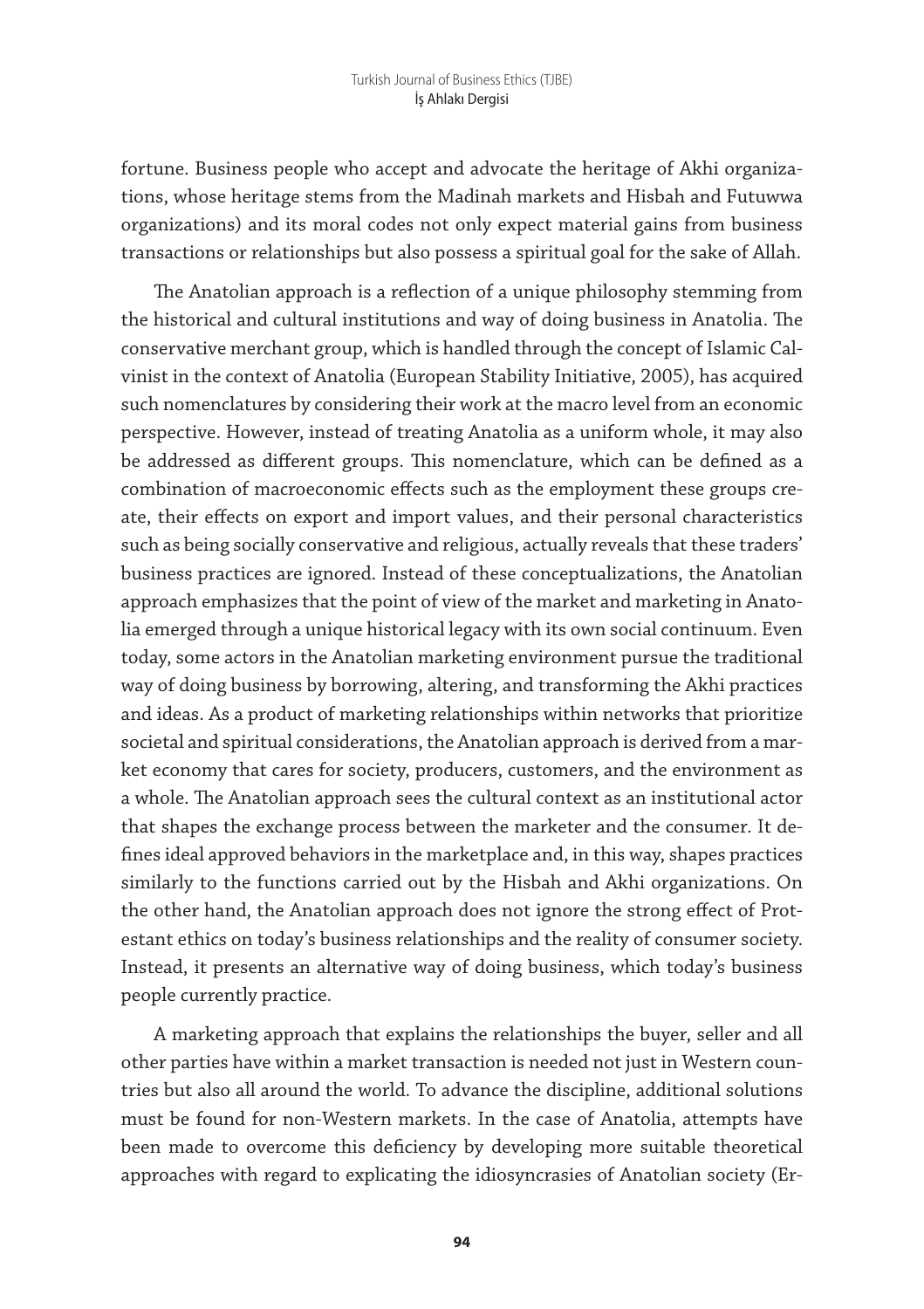dogan, 2009; Torlak, 2010; Torlak, Erdogan, & Yilmaz, 2013). These approaches are rooted in the historically rich Anatolian culture, whose fundamental aspects are virtuous behavior and the Akhi organizations. However, more effort is needed to give a clearer picture of the situation. Therefore, the connection Akhi organizations have with Hisbah and Madinah markets is significant. The main guiding principle for all these organizations is to follow Allah's commandments and the Prophet's Sunnah by promoting the good and forbidding evil (*amr bil maroof & nahi anil munkar*); this is the Islamic way of understanding markets and market relationships. At the beginning in the Madinah markets, regulatory influence remained minimal as the market relationships were simple. The market relied on interventions and solutions in the face of events that developed on the spot. However, later on, with increasing numbers of products and people subject to exchange, the market needed more systematic institutions such as the Hisbah and Akhi organizations. This systematic guidance did not occur just through written rules. In addition to written rules, a worldview centered on religious principles in every sphere of life influenced the market transactions. The Anatolian approach is also seen to have a visible, systematic effect on today's markets. Followers may waive potential profits or choose less profitable options in order to live morally (İşlek & Erdoğan, 2019).

The Anatolian approach has been shaped by the powerful effects from Muslims' practices in the marketplace and from Muslim scholars' work on business ethics, as well as non-Muslim actors in the markets and their cultural influence. In other words, the collective history of Anatolia is not only from Islam or Islamic tradition but also from interactions between Muslim and non-Muslim actors in the marketplace. During these interactions, they learned from each other and of course their ways of doing business became similar over time. Not just during the Ottoman era but even today, Anatolia is a place where people from different racial, ethnic, and religious backgrounds live together peacefully. Although Ottoman cities were characterized by residential segregation of certain religious groups (Karagedikli & Tunçer, 2016), craftsmen and tradesmen in the cities may have been from different religions, but they were neighbors in the market (Faroqhi, 1987). Foreign merchants (Iranians, Italians, Mongols, etc.) did not restrict themselves to visiting the ports; they were active actors in bazaars and khans (caravan stopping points) that were located in city centers for trade exchanges (Cahen, 1968). With this close relationship between market actors coming from distinct places, cultures, and religions, they learned from each other through their business relationships. This shows that market practices are not shaped just by religion; social interactions and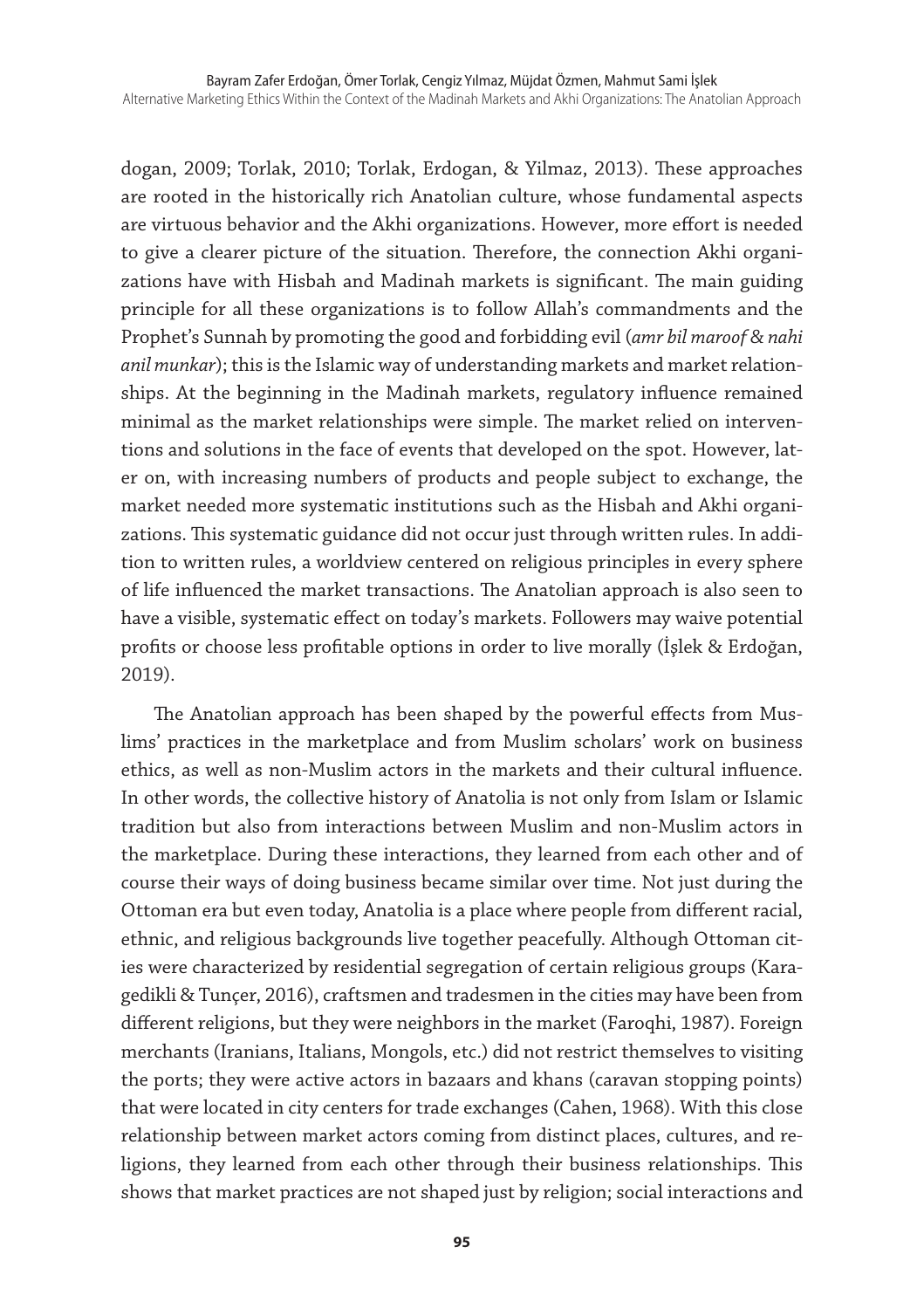relationships shape the market ideology of every actor in the market. Furthermore, Anatolia has always been a peninsula where different ancient civilizations and societies have lived. Throughout its history, Assyrians, Hittites, Phrygians, Lydians, Urartians, and others formed huge civilizations in Anatolia (Mortan & Küçükerman, 2010). Their heritage was accepted *posteriori* by societies. The Persian Empire, Byzantine Empire, Seljuks, and Ottoman Empire all landed in Anatolia and created a unique and authentic cultural background as a result of rich interactions among distinct societies.

In a mostly globalized and *glocalized* world (Robertson, 1995), specific approaches stemming from particular contexts or world views may seem problematic; yet scientific research in the social sciences predominantly examines the West, and conceptual frameworks created in this context are applied to non-Western contexts in an attempt to understand them. This way of attempting to achieve understanding is criticized by authors from both Western and non-Western cultures (Said, 1978; Alatas, 2003; Fırat & Tadajewski, 2009). However, the Anatolian approach is a set of practices that attempt to survive in the global world. No market or structure is found that hasn't been influenced by the global financial sector, interdependent economies, or macro-economic policies. Essentially, the Anatolian approach is an effort to establish a marketing and business method by either integrating into or existing in spite of strong global influences. Furthermore, it seeks to understand the market in a non-Western (even defining itself as a bridge between the West and the East) context. Having a concern with doing business in a manner appropriate to Islamic ethics and traditions has been the main component of the Anatolian approach. This core component presents itself as not only ignoring worldly gains, but also considering competitors' earnings in the marketplace with exalted feeling of *hassanat*. 2

Being in a critical and significant area on the Silk Road, Anatolia has had the advantage of ongoing relationships and business transactions for a long time. The marketing success of the Anatolian approach and its importance from a marketing relationship perspective relies on the ongoing relationships of buyers and sellers who have exchanged their goods and money for a long time. Silk Road trade has enabled commerce of art, ideas, and luxury goods at a competitive but amicable rate that helped shape the European Renaissance (Brotton, 2002). In addition, the same Silk Road created improved trade and stable markets in Anatolian cities. Ibn

<sup>2</sup> Acts of goodness enabling man to reach Paradise.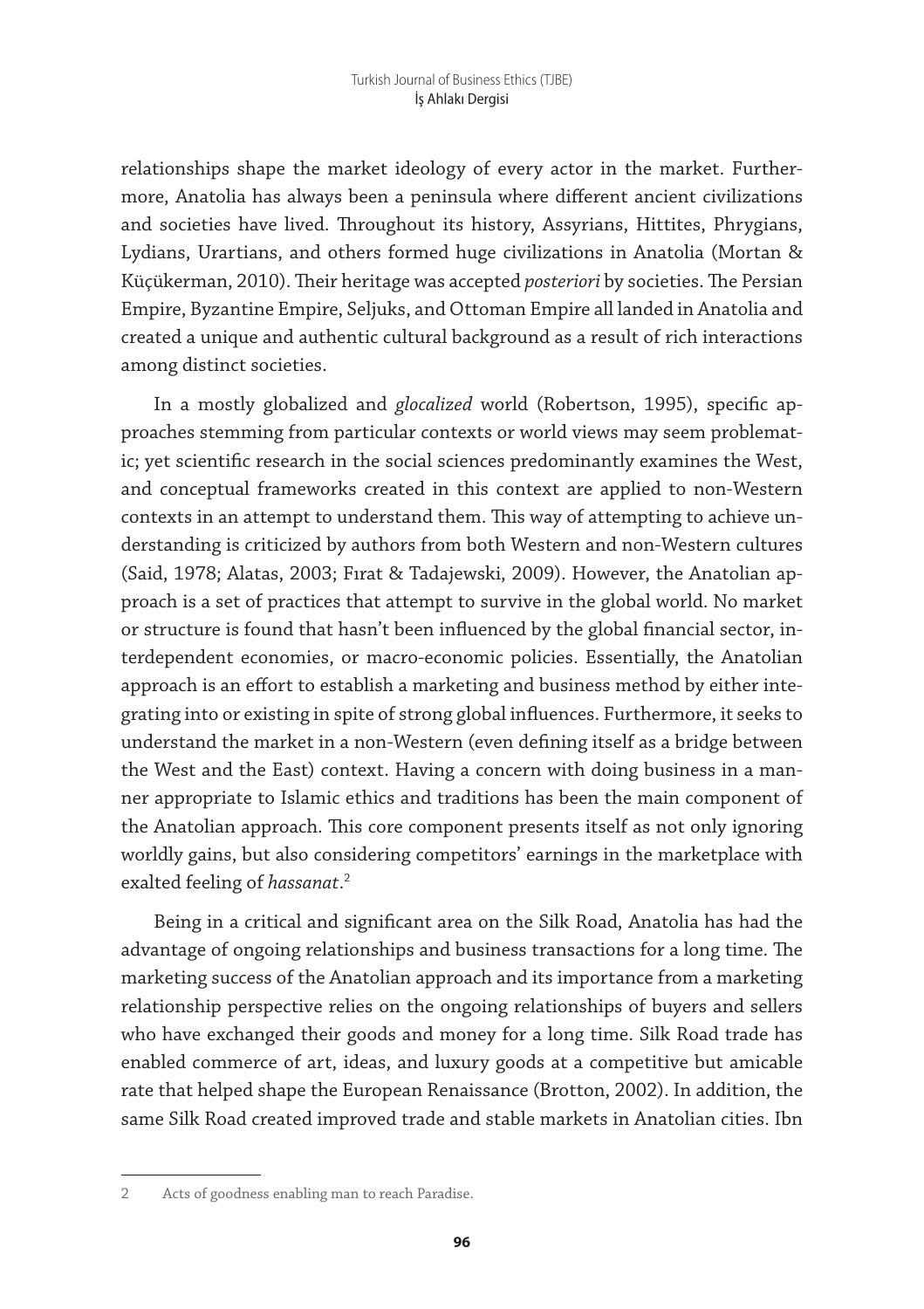Battuta emphasizes the existence of fine and rich bazaars in Anatolian cities for many years. Trade and exchange usually continued regardless of ideological differences, military conflicts, or the like. The consistent market structure of Anatolian cities contributed to the growth of safe and reliable trade. Safe and reliable trade also came from the practices of merchants. Without being honest, reliable, and trustworthy, relationships between buyers and seller could not survive long enough to maintain the transactions that required lengthy transfers along the Silk Road. The Anatolian approach also considers this way of doing business as a source of its rich trade culture.

#### **Conclusion**

Exchange behavior is a necessity for all types of social and economic interactions and relations. It does not date back to any one place or any time but has been present throughout history. However, in the marketing discipline the way the concept of exchange is understood and interpreted is mostly based on the marketing literature composed by the Anglo-Saxon and the Germanic Alpine approaches. These approaches not only shape the understanding of markets and marketing behavior, but also restrict the perspective of marketers from non-Western countries with regard to both the alternative historical views of market exchange and original contributions to the discipline. With these approaches, central and peripheral relations have been established between Western and non-Western marketing academicians, creating a dependency on the center. To escape this vicious cycle, marketers should concentrate more on history, try to make some original findings, and provide these authentic ideas for the benefit of marketing academia. Because much can be learned by studying market behavior in pre-modern times, more effort needs to be placed into understanding market behavior throughout history. Even in pre-modern times, as Braudel (2015; 1985) stated, society did not exist without exchange. He also highlights an important contrast within the market economy between villagers who are satisfying their needs and those who develop capitalism, which has become more dominant in today's world. Indeed, what this paper attempts to achieve has arisen from these kinds of ideas and problems. This study has argued exchange to have been practiced and viewed in Madinah markets as internal to the self and not separate from religion essentially as a means to reach the final objective of spiritual perfection and receiving the praise of Allah on the Day of Judgement. Similarly, the primary motives for exchange in the Anatolian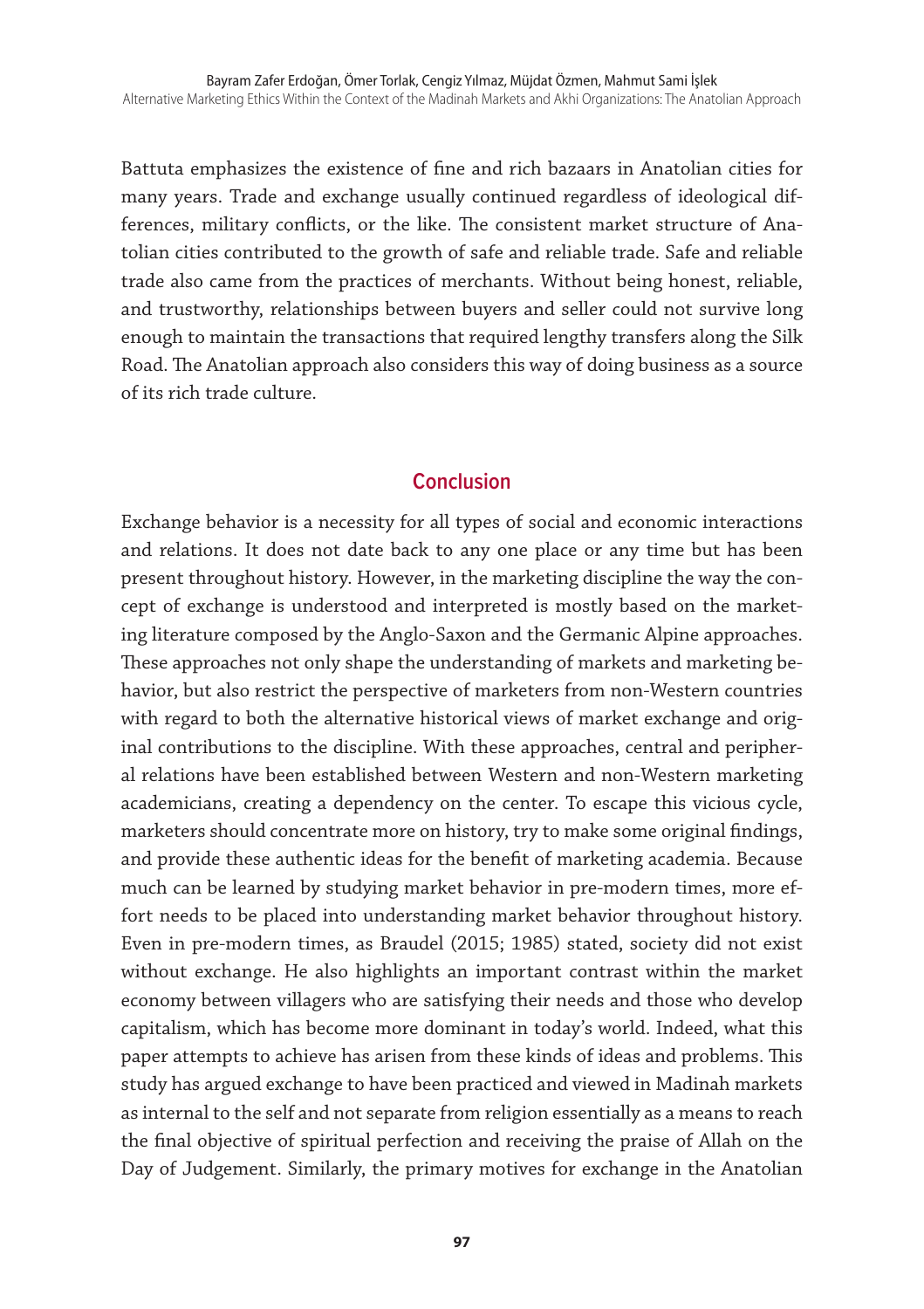Akhi tradition were not only to serve individual interests and desires but also the well-being of society at large and its spiritual advancement.

By following Venkatesh's (1995) suggestion for using historically constituted systems of meaning to interpret and theorize about contemporary behavior, the Anatolian approach may shed light on the background and current situation through its own context. Similar to Tadajewski's (2015) effort at charting marketing relations practices, which date back much further than the 1970s, this study also shows that today's marketing practices in a non-Western context may not be understandable solely in terms of industrialization or Western historical events because the influence from the unique histories of particular locales may be present that Western thought doesn't consider. The concept of multiple modernities discusses multiple trajectories of diverse modernization processes rather than a single and uniform modernization process (Karababa, 2012, p. 14). This concept provides a basis for the Anatolian approach in two ways: (1) as a modern marketing approach due to the Anatolian approach having been developed during the modernization process of the late Ottoman Empire and early days of Turkey, and (2) as an alternative way of doing business that does not include capitalist development of markets (Slater, 1997) or Protestant ethics (Weber, 1978), even though these are central in Western markets. Hence, the Anatolian approach offers far more comprehensive principles than today's principles of marketing ethics.

Non-Western cultures have certain unique business cultures such as *Guanxi* in China (Liu, Li, Tao, & Wang, 2008), *Blat* in Russia (Michailova &Worm, 2003), *Et Moone* in the Middle East (Abosag & Lee, 2013), and *Boon Koon* in Thailand (Pimpa, 2008). All these different approaches and sets of practices are worthy of attention for understanding local business structures. We believe that, just as in the Anatolian approach, look at practices of local or regional marketplace actors in every single culture with these more suitable lenses is more sensible.

Finally, by focusing on the exchange philosophy in Anatolia, we have aimed to initiate a discussion that will be able to help achieve a better understanding of the depth and diversity of marketing. We believe that an increased academic interest in these unique historical and cultural backgrounds may bring original contributions to the marketing literature.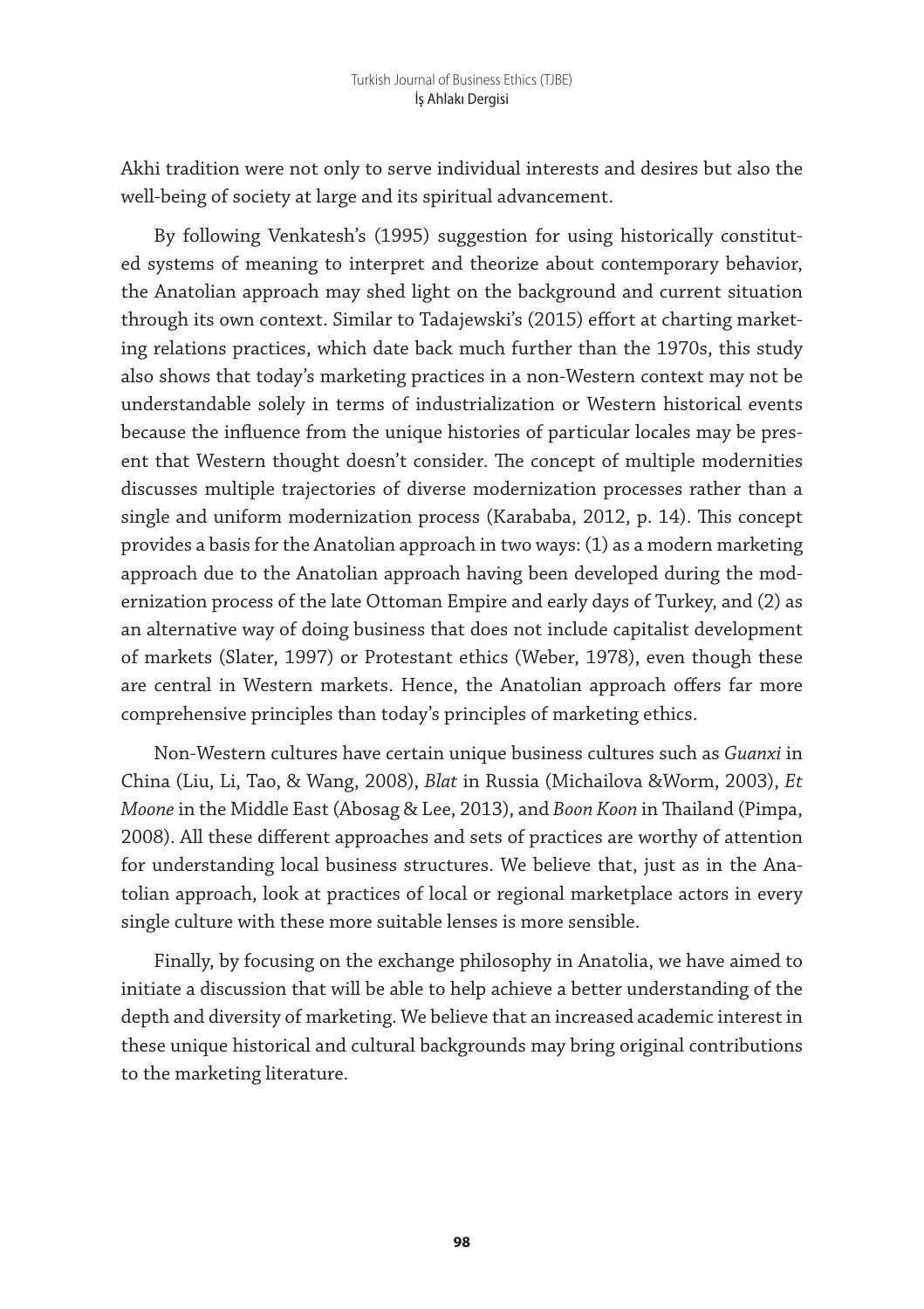#### **Kaynakça | References**

- Abosag, I., & Lee, J. W. (2013). The formation of trust and commitment in business relationships in the Middle East: Understanding Et-Moone relationships. *International Business Review*, *22*(3), 602–614.
- Abu Daabes, A. (2018). Islamic marketing paradoxes: A way to understand it again. *Journal of Islamic Marketing*, *9*(2), 329–337.
- Adnan, A. A. (2013). Theoretical framework for Islamic marketing: Do we need a new paradigm? *International Journal of Business and Social Science*, *4*(7), 157–165.
- Ahmad, N. (2018). Toward advancing debates on Islamic marketing: A renewed perspective. *Journal of Islamic Marketing*, *9*(1), 152–166.
- Alatas, S. F. (2003). Academic dependency and the global division of labour in the social sciences. *Current Sociology*, *51*(6): 599–613.
- Alkış, A. (2011). Tüketicinin korunması açısından hisbe teşkilatı ile 4077 sayılı tüketici kanunundaki kurum ve kuruluşlarının karşılaştırılması. *KSÜ* İlahiyat *Fakültesi Dergisi*, *17*, 133–162.
- Baker, M. J., & Gummesson, E. (2009). Marketing in adversity. *Journal of Customer Behaviour*, *8*(2), 97–103.
- Bal, F. (2013). Iktisat kaynağı olarak hisbe literatürü ve Yahya B. Ömer el Endülüsi'nin Ahkâmu's-Sûk adli eseri, *Turkish Studies - International Periodical For The Languages, Literature and History of Turkish or Turkic*, *8*(12), 133–149.
- Braudel, F. (2015). *Kapitalizmin k*ısa *tarihi* (İ. Yerguz, Tran.). Istanbul, Turkey:Say Yayınaları.
- Brotton, J. (2002). *The Renaissance bazaar: From the Silk Road to Michelangelo*. New York, NY: Oxford University Press.
- Çağatay, N. (1997). *Bir Türk kurumu olarak Ahilik*. Ankara, Turkey: Türk Tarih Kurumu.
- Cahen, C. (1968). *Pre-Ottoman Turkey: A general survey of the material and spiritual culture and history c. 1071-1330* (J. Jones-Williams, Tran.). New York, NY: Taplinger.
- Ensminger, J. (1997). Transaction costs and Islam: Explaining conversion in Africa. *Journal of Institutional and Theoretical Economics (JITE) / Zeitschrift für die gesamte Staatswissenschaft*, *153*(1), 4–29.
- Erdoğan, B. Z. (2009). Pazarlama: Küresel krizin suçlusu mu, kurtarıcısı mı?, *Tüketici ve Tüketim Araştırmaları Dergisi*, *1*(1), 41–51.
- Erdoğan, B. Z., Torlak, Ö., Yılmaz, C., & İşlek, M., S. (2015, May 28-31). A historical approach to marketing from Anatolia: Akhi organizations, Paper presented at the *17th Biennial Conference on Historical Analysis and Research in Marketing*. The Queen Mary, Long Beach, CA.
- European Stability Initiative. (2005). Islamic Calvinists: Change and conservatism in central Anatolia. Retrieved from http://www.esiweb.org/pdf/esi\_document\_id\_69.pdf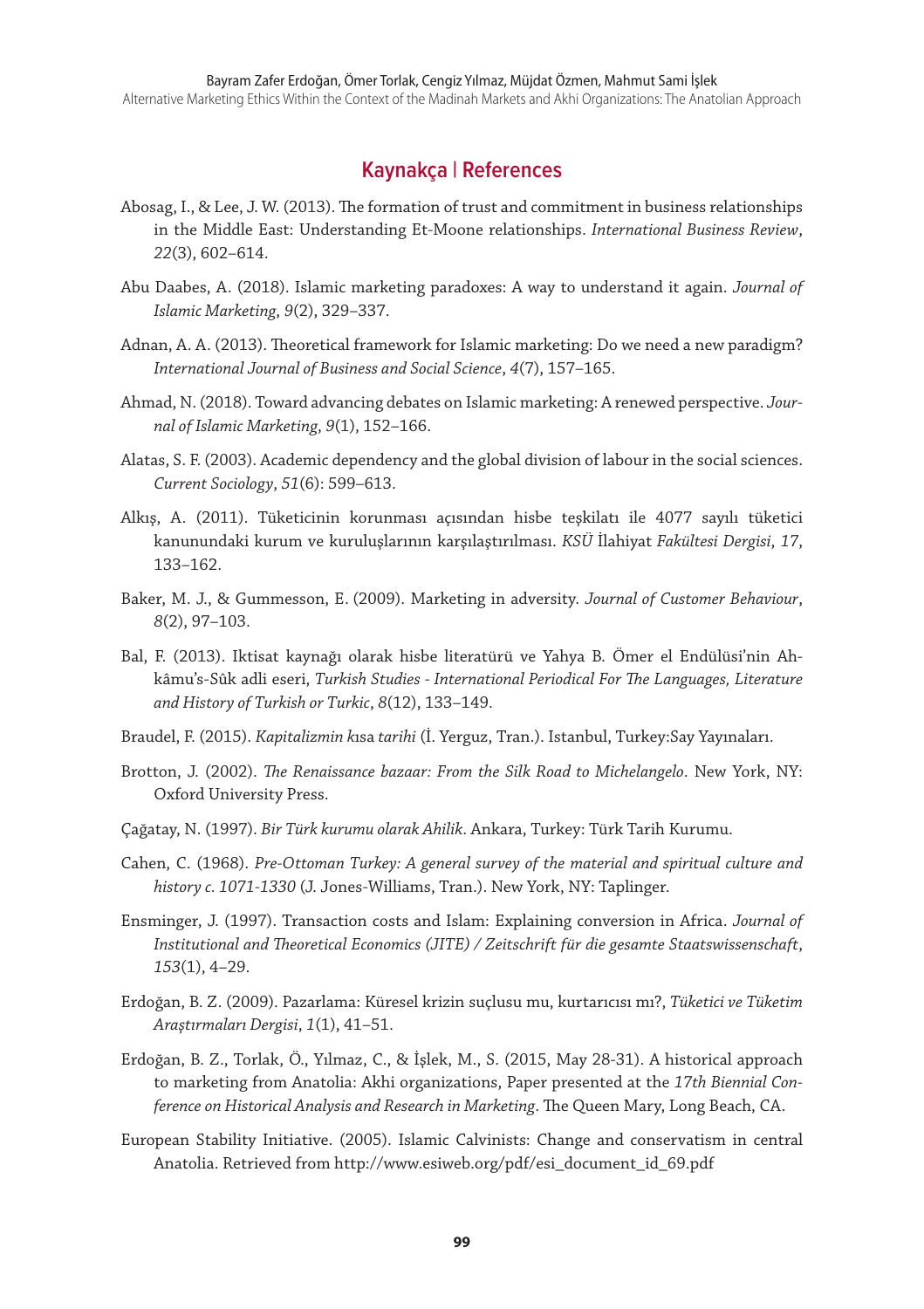- Faroqhi, S. (1987). *Men of modest substance: House owners and house property in seventeenth-century Ankara and Kayseri*. Cambridge, UK: Cambridge University Press.
- Fırat, A. F., & Tadajewski, M. (2009). Critical marketing Marketing in critical condition. In P. MacLaran, M. Saren, B. Stern, & M. Tadajewski (Eds.), *The SAGE handbook of marketing theory*. London, UK: Sage.
- Foster, B. R. (1970). Agoranomos and muhtasib. *J*o*urnal of the Economic and Social History of the Orient*, *13*(2), 128–144.
- Gao, Z. (2016). A history of modern marketing in China. In D.G. B. Jones & M. Tadajewski (Eds.), *The Routledge companion to marketing history* (pp. 353–369). Oxford, UK: Routledge.
- Geertz, C. (1968). *Islam observed: Religious development in Morocco and Indonesia*. Chicago, IL: University of Chicago Press.
- Genç, M. (2000). *Osmanlı imparatorluğunda devlet ve ekonomi*. İstanbul, Turkey: Ötüken.
- Gölpınarlı, A. (1950). İslam ve Türk illerinde fütüvvet teşkilatı ve kaynakları. İ*stanbul* Ü*niversitesi*  İktisat *Fakültesi Mecmuası*, *11*(14), 2–354.
- Gülvahaboğlu, A. (1991). *Ahi evran-ı veli ve Ahilik*. Ankara, Turkey: Memleket.
- Hunt, S. D. (2011). On the intersection of marketing history and marketing theory. *Marketing Theory*, *11*(4), 483–489.
- Ibn Battuta. (2013). *Ibn Battúta travels in Asia And Africa 1325–1354* (H. A. R. Gibb, Ed. & Tran.). New York, NY: Routledge. (Original work published 1929).
- İşlek, M. S., & Erdoğan, B. Z. (2019). Anadolu yaklaşımı mümkün mü? Türk girişimci biyografi ve otobiyografileri üzerine bir inceleme. *Tüketici ve Tüketim Araştırmaları Dergisi*, *11*(2), 227–258
- Kahf, M. (1996). Market and prices. In *Principles of Islamic Economics* (Ch. 6). Kuala Lampur, Malaysia: iIIUM. Retrieved from http://monzer.kahf.com/papers/english/market\_and\_prices.pdf
- Kallek, C. (1997). Medine pazarı. In M. Özel (Ed.), *İktisat ve din* [Economis and Religion] (pp.7– 12). İstanbul, Turkey: İz.
- Kallek, C. (2015). Sosyal servet: İslam'da yönetim-piyasa ilişkisi. İstanbul, Turkey: Klasik.
- Karababa, E. (2012). Approaching non-Western consumer cultures from a historical perspective: the case of early modern Ottoman consumer culture. *Marketing Theory*, *12*(1), 13–25.
- Karababa, E. (2015). Marketing and consuming flowers in the Ottoman empire, *Journal of Historical Research in Marketing*, *7*(2), 280–292.
- Karagedikli, G., & Tunçer, Ç. (2016). The people next door': Housing and neighbourhood in Ottoman Edirne, 1734-1814. *Economic History Society Annual Conference.* Robinson College, Cambridge, UK.
- Karande, K. Rao, C.P., & Singhapakdi, A. (2002). Moral philosophies of marketing managers: A comparison of American, Australian, and Malaysian cultures. *European Journal of Marketing*, *36*(7/8), 768–791.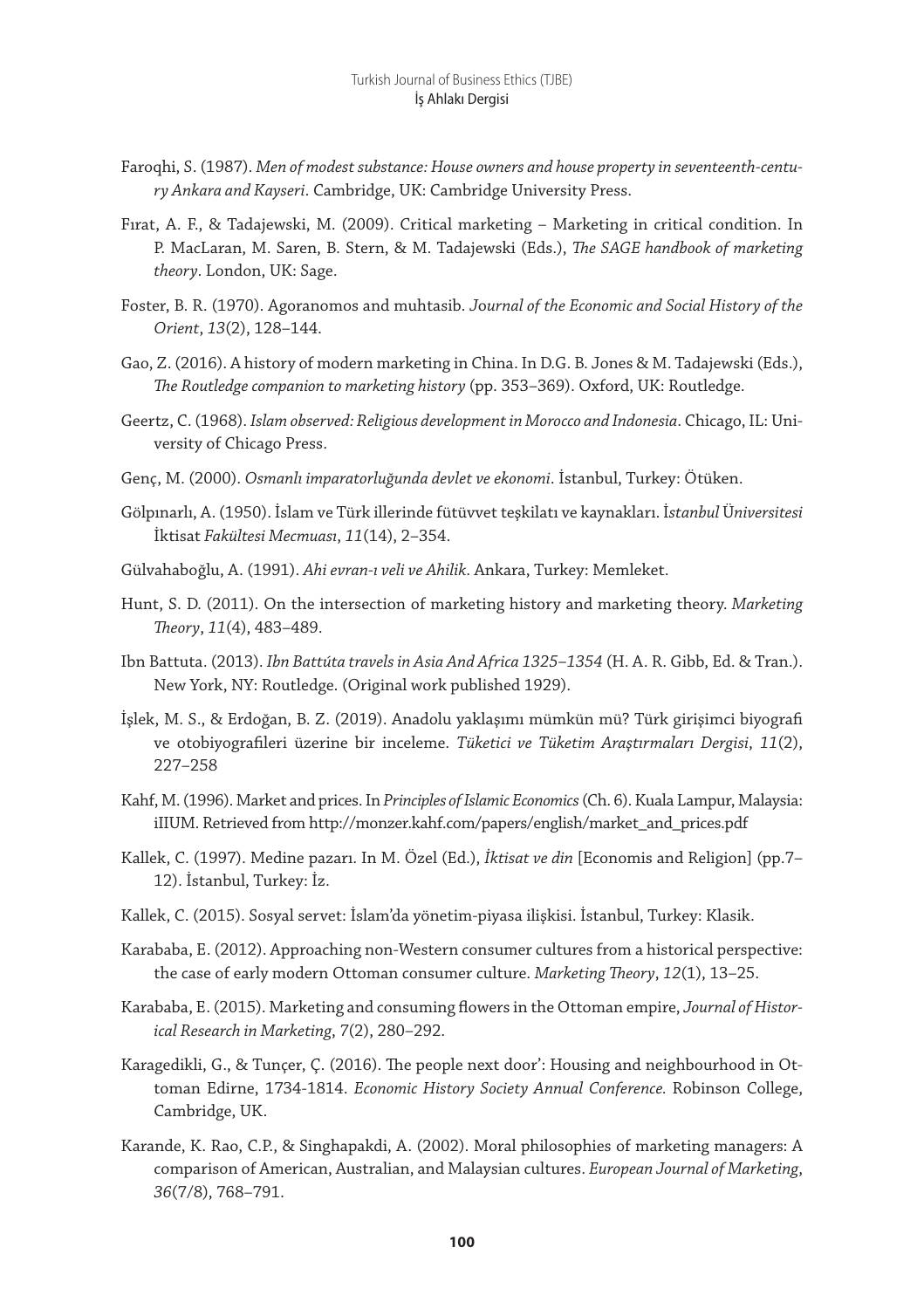Köksal, M. F. (2008). *Ahi evran ve Ahilik*. Kırşehir,Turkey: Kırşehir Valiliği Kültür Yayınları.

- Lewis, B. (1993). *The Arabs in history* (6<sup>th</sup> ed.). Oxford, UK: Oxford University Press.
- Liu, Y., Li, Y., Tao, L., & Wang, Y. (2008). Relationship stability, trust and relational risk in marketing channels: Evidence from China. *Industrial Marketing Management*, *37*(4), 432–446. doi: 10.1016/j.indmarman.2007.04.001
- Michailova, S., & Worm, V. (2003). Personal networking in Russia and China: Blat and Guanxi. *European Management Journal*, *21*(4), 509–519.
- Michalopoulos, S., Naghavi, A., & Prarolo, G. (2012). *Trade and geography in the origins and spread of Islam* (Working Paper No. 18438). Retrieved from National Bureau of Economic Research website http://www.nber.org/papers/w18438
- Mortan, K., & Küçükerman, Ö. (2010). Çarşı*, pazar, ticaret ve kapalıçarşı*. İstanbul, Turkey: İş Bankası Kültür Yayınları.
- Özbirecikli, M. (2010), The institutions forming the socioeconomic structure of Turkish private enterprises between the 13th and 19th Centuries: Akhi, the Lonca system and the Gedik system. *Pecvnia*, *11*, 135–152.
- Pimpa, N. (2008). Relationship value in Thai business-to-business marketing. J*ournal of Asia-Pacific Business*, *9*(3), 235–247.
- Robertson, R. (1995). Glocalization: Time-space and homogeneity-heterogeneity. In M. Featherstone, S. Lash, & R. Robertson (Eds.), *Global modernities*. London, UK: Sage.
- Said, E. (1978). *Orientalism*. New York, NY: Pantheon.
- Setia, A. (2014). Trade, commerce, money and market in the Islamic experience: A brief overview. *Islamic Sciences*, *12*(2), 150–166.
- Shaw, E. H., & Jones, D. G. B. (2005). A history of schools of marketing thought. *Marketing Theory*, *5*(3), 239–281.
- Shaw, E. H. (2016). Ancient and medieval marketing. In D.G. B. Jones & M. Tadajewski (Eds.), *The Routledge companion to marketing history*. Oxford, UK: Routledge.
- Singhapakdi, A. & Vittel, S. J. (1993). Personal values underlying the moral philosophies of marketing professionals. *Business & Professional Ethics Journal*, *12*(1), 91–106.
- Slater, D. (1997). *Consumer culture and modernity.* Cambridge, UK: Polity.
- Sreekumar, H., & Varman, R. (2016). History of marketing in India. In D. G. B. Jones & M. Tadajewski (Eds.), *The Routledge companion to marketing history* (389–405). New York, NY: Routledge.
- Tabakoğlu, A. (2013). İslam iktisadına giriş [Introduction to Islamic Economics] (3rd ed.). Istanbul, Turkey: Dergah.
- Tadajewski, M. (2015). Charting relationship marketing practice: it really didn't emerge in the 1970s, *Journal of Historical Research in Marketing*, *7*(4), 486–508.